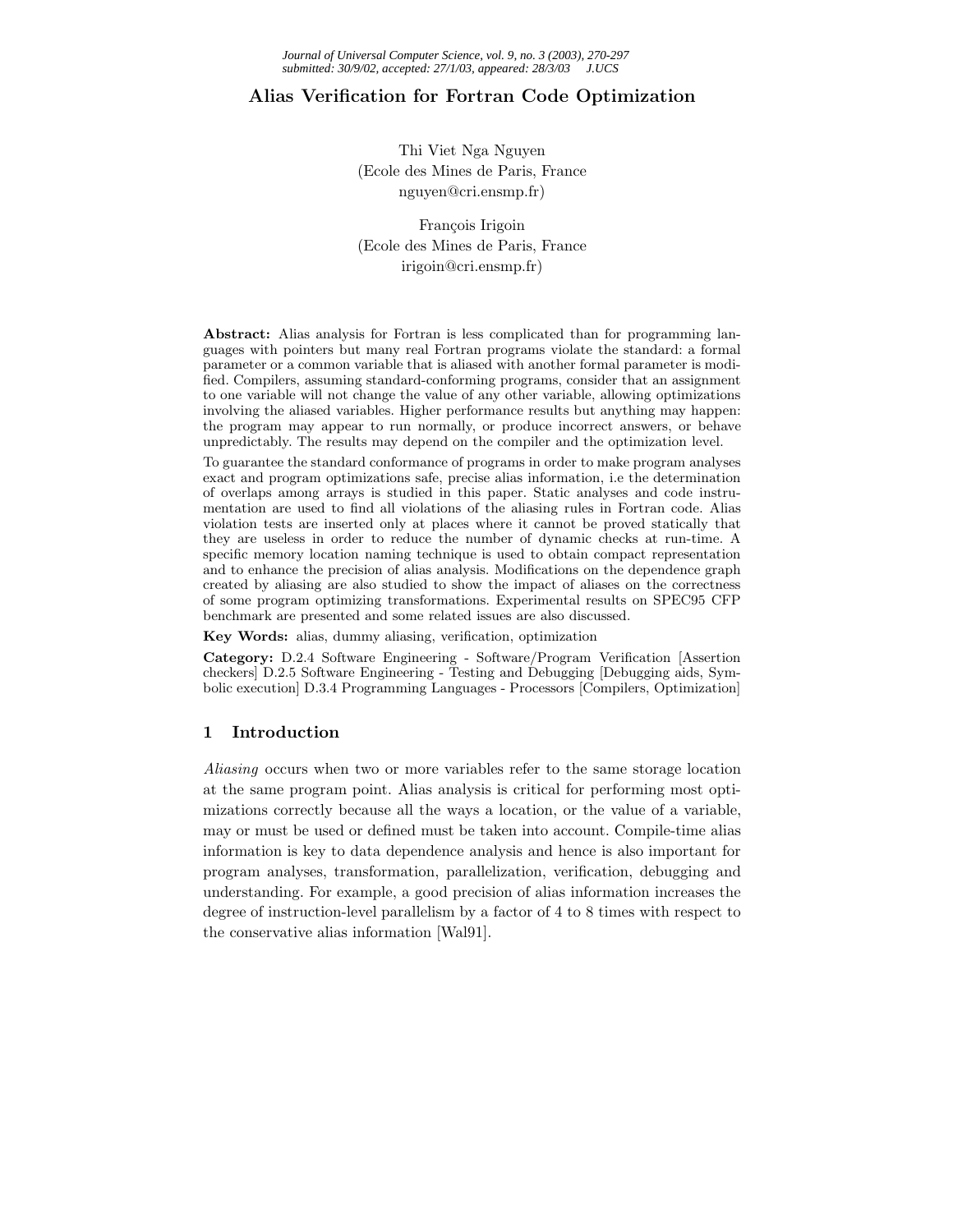The sources of aliases vary from language to language. *Intraprocedural* aliases occur due to pointers in languages like LISP, C, C++ or Fortran 90, union constructs in C or EQUIVALENCE in Fortran. *Interprocedural* aliases are created by parameter passing and by access to global variables, which propagate intraprocedural aliases across procedures and introduce new aliases. Alias analysis can be classified by its formal characterization [Muc97]: *may* versus *must* information and *flow-sensitive* versus *flow-insensitive* analysis. The may alias information indicates what may occur on some path through a flow graph, while the must information indicates what must occur on all paths through the flow graph. Flow-insensitive information is independent of the control flow encountered in a procedure, while flow-sensitive aliasing information depends on control flow. Furthermore, interprocedural alias analysis can be classified *context-insensitive* or *context-sensitive*. The context-insensitive approach cannot distinguish among different call sites of a procedure. The information about calling states is combined for all call sites and the resulting information about return states is returned at all return points. By contrast, the context-sensitive approach considers interprocedurally *realizable paths* [RHS95] by maintaining the relationship between procedure calls and procedure returns.

In Fortran, parameters are passed by reference and, as long as the actual argument is associated to a named storage location, the called subprogram can change the value of the actual argument by assigning a value to the corresponding formal parameter. So new aliases are created among formal parameters if the same actual argument is passed to two or more formal parameters, or between a formal parameter and a common variable if an actual argument is allocated in a common block which is also visible in the called subprogram or other subprograms in the call chain below it. Restrictions on association of entities in Fortran 77 (Section 15.9.3.6 [ANS83]) state that *neither aliased formal parameters nor variables in the common blocks may become defined during execution of the called subprogram or other subprograms in the call chain*. If these rules were enforced by compilers, aliases would be created only in a few ways and be pin-pointed at compile-time. Mostly, they would not impact on data dependence analysis and the optimizations based on it, nor on maintenance and re-use.

However, established programming practice often violates the Fortran 77 standard [ZC90]. Compilers should follow practice at least to some degree so as not to place the burden of alias analysis on the programmer. This can cause programs to produce results depending on optimization levels and programmers to end up using different optimization levels for each module of an application. A contrived example of such aliasing is given in Figure 1.

The assignment to  $X(1)$  in the first loop iteration modifies Y which is loop invariant and stored in a register. With the Sun WorkShop 6 FORTRAN 77 5.1 compiler, the output is 4 4 4 4 4 instead of 4 8 8 8 8 if the optimization level is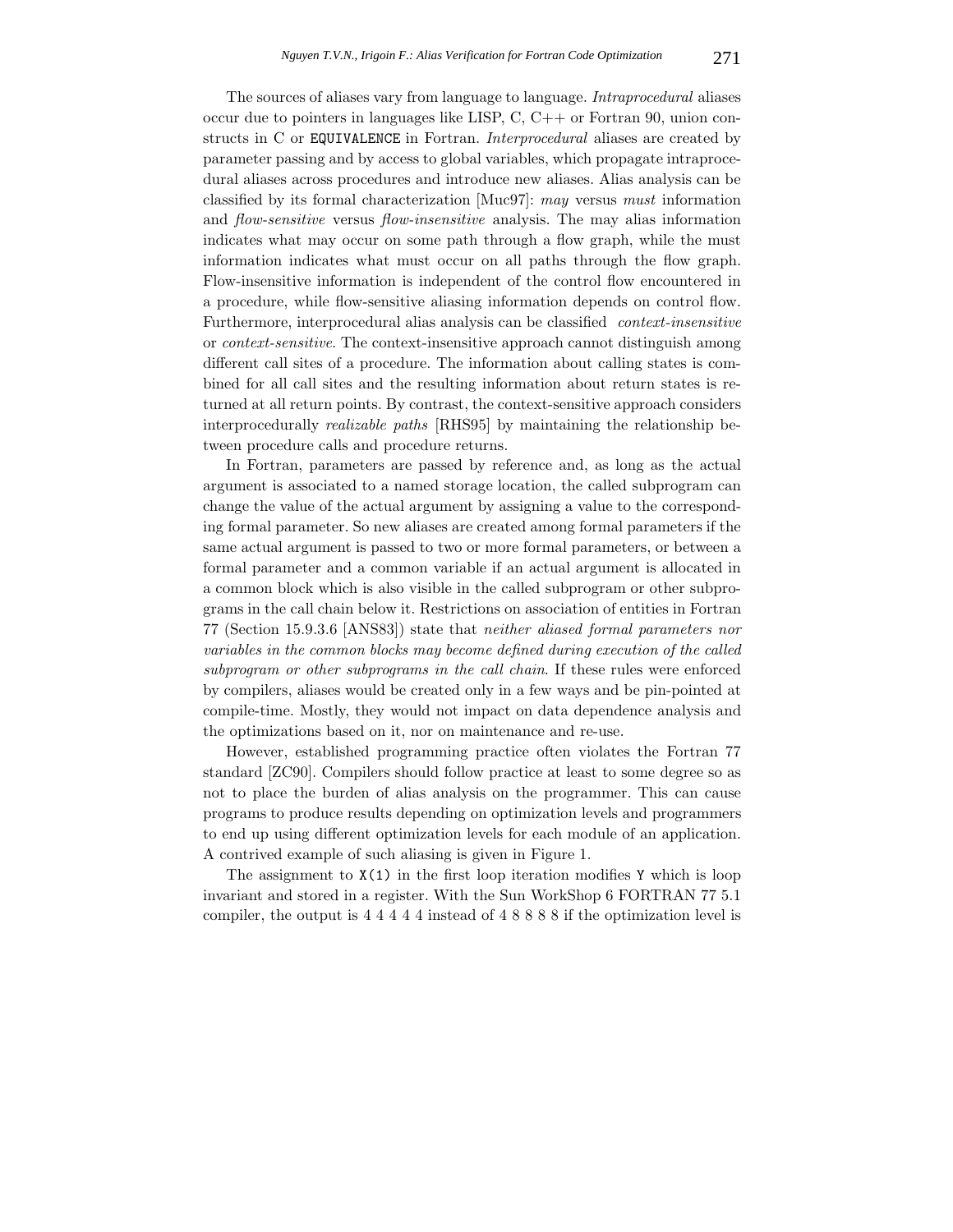```
PROGRAM ALIAS SUBROUTINE SUB(X, Y)
INTEGER I, A(5) INTEGER I, X(5), Y
D0 I = 1, 5 DO I = 1, 5A(I) = 2 X(I) = Y*X(I)ENDDO ENDDO
CALL SUB(A,A(1)) END
PRINT *,A
END
```
**Figure 1:** *Formal parameter aliasing example*

greater than 2 and if the modules are compiled separately. Some Fortran compilers such as OpenVMS, DEC Unix, Ultrix and AIX from IBM have an option to assert the presence of aliases among *dummy* arguments (Fortran terminology for formal parameters). If this option is selected, program semantics requires frequent recomputation on dummy arguments and common variables that insures correct results, but optimizations are inhibited. By default, no aliases between dummy arguments and common variables exist. One called module can be compiled with the dummy aliasing assumption and the other modules with the opposite setting to improve performance. The no-alias assumption should only be used for source programs that strictly obey Fortran 77 rules for associations of variables, but how can the programmer know for sure if there are aliases between dummy arguments and common variables or not? As mentioned in a study comparing the diagnostic capabilities of Fortran compilers [App01], no compiler provides this standard violation check, one of the most common Fortran pitfalls. Only Forcheck (*http://www.forcheck.nl*), a commercial Fortran verifier, spots violation only on aliased scalar dummy arguments and only at run-time.

The most difficult problem in Fortran alias analysis is to compute exactly the overlapping memory locations between arrays. Overlapping for arrays in an EQUIVALENCE statement is known at compile-time because the subscript expressions are integer constant expressions. In parameter passing cases, such as in Figure 2, the worst-case assumption is: the whole arrays V1 and V2 are aliased. But, if two intervals  $[I, I + M1 - 1]$  and  $[J, J + M2 - 1]$  can be proved disjoint, V1 and V2 are not aliased, and so optimizations can be applied in SUB2, if this is the only call to SUB2. Furthermore, V1 and V2 can overlap, but if all the written array elements in SUB2 are proved not to be in the overlapping section, the restriction on association of entities in Fortran is not violated.

Programmers sometimes pass overlapping array regions purposefully, thinking that it will be safe because they know in which order the subroutine deals with the data. However, bugs related to this programming practice are very difficult to track, since compilers can reorder the subroutine's code, which results in incorrect output.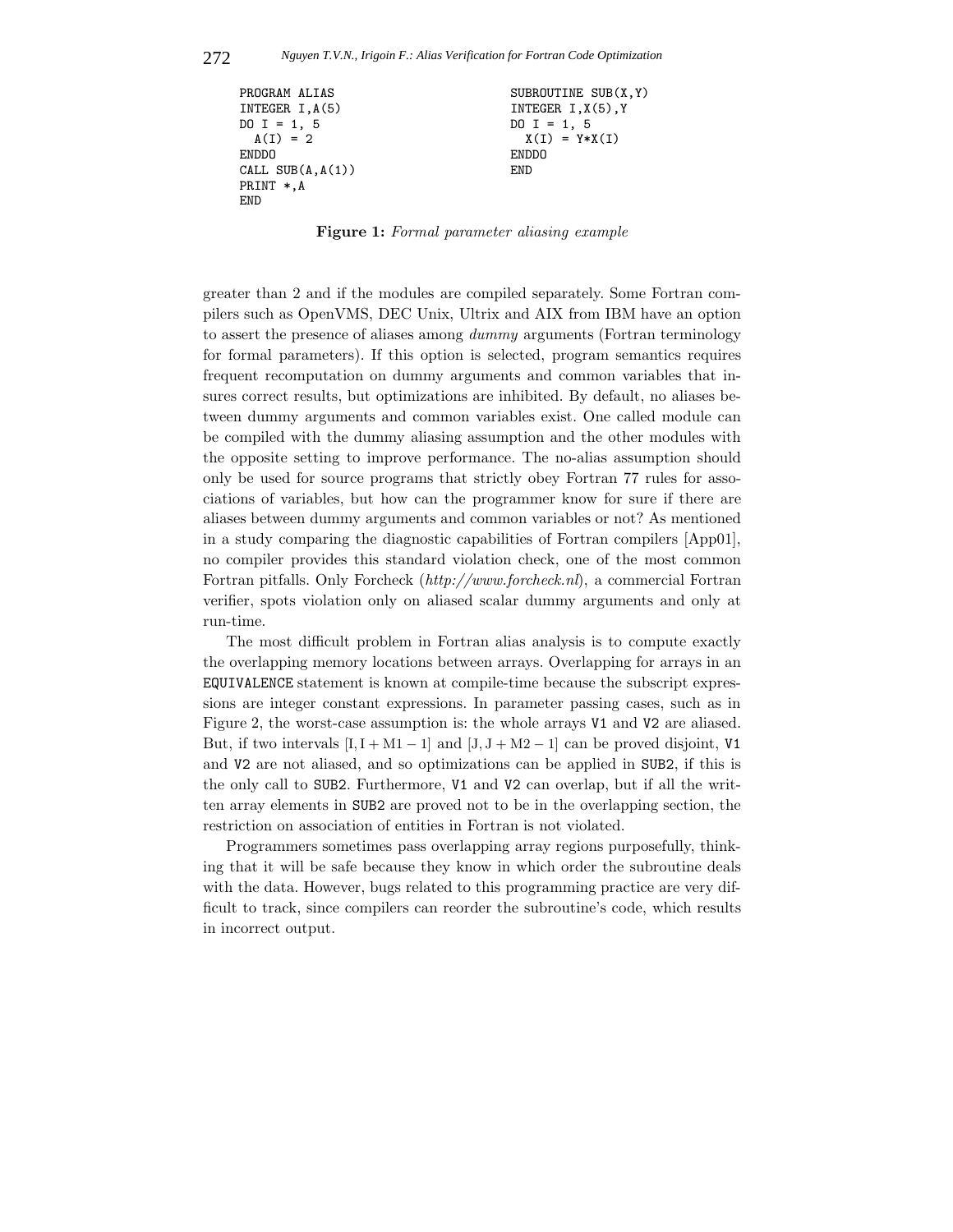```
SUBROUTINE SUB1 SUBROUTINE SUB2(V1, V2, N1, N2)
REAL A(100) REAL V1(N1), V2(N2)
READ *, I, J, M1, M2 ...
CALL SUB2(A(I), A(J), M1, M2) END
END
```
**Figure 2:** *Array overlapping example*

Our alias verification is broken down into three steps. Firstly, interprocedural aliases are computed for the whole program. Then, this information is used to decide statically if the program violates the standard restrictions on alias or not. There are three cases: no possibility of an alias, certainty of an alias, and possibility of an alias. In the last case, tests are inserted to check violations at execution time. Finally, the impact of alias violation on program optimizations is studied. If the new data dependence arcs due to aliases are redundant with existing paths in the data dependence graph, the aliases have no impact on optimization. These three steps are implemented in PIPS (*Paralléliseur Interproc´edural de Programmes Scientifiques*), a research compiler developed at Ecole des Mines de Paris [IJT91, Iri93].

The paper is organized as follows. Section 2 discusses some related work. Section 3 describes the interprocedural alias propagation and Section 4 the interprocedural alias verification. Section 5 discusses the impact of alias violations and points out some optimizations whose correctness depends crucially on alias information. Section 6 studies empirical results on alias checking on SPEC95 CFP benchmark. Finally, Section 7 presents conclusions and ideas for future work.

### **2 Related Work**

A lot of work about alias analysis has been carried out over the past 25 years. Alias computation is usually divided into two parts [Muc97]: *alias gatherer* and *alias propagator*. Since the sources of aliases vary from language to language, the alias gatherer is a language-specific component which is provided by the compiler front end. Meanwhile, the alias propagator is a common component which performs a data-flow analysis using the aliasing relations discovered by the alias gatherer to combine the aliasing information at join points in a procedure and to propagate it to where it is needed. The various alias analyses offer different trade-offs between computational complexity and accuracy.

*Pointer alias analysis* algorithms use varying degrees of flow-sensitivity, calling - context and alias representation and have empirically been studied in a lot of research papers [Cou86, LR92, CBC93, Deu94, BCCH95, Ruf95, WL95, ZRL96, Ste96, SH97, HBCC99, LH01, LPH01, CRL01, DLFR01, GLS01, HT01a,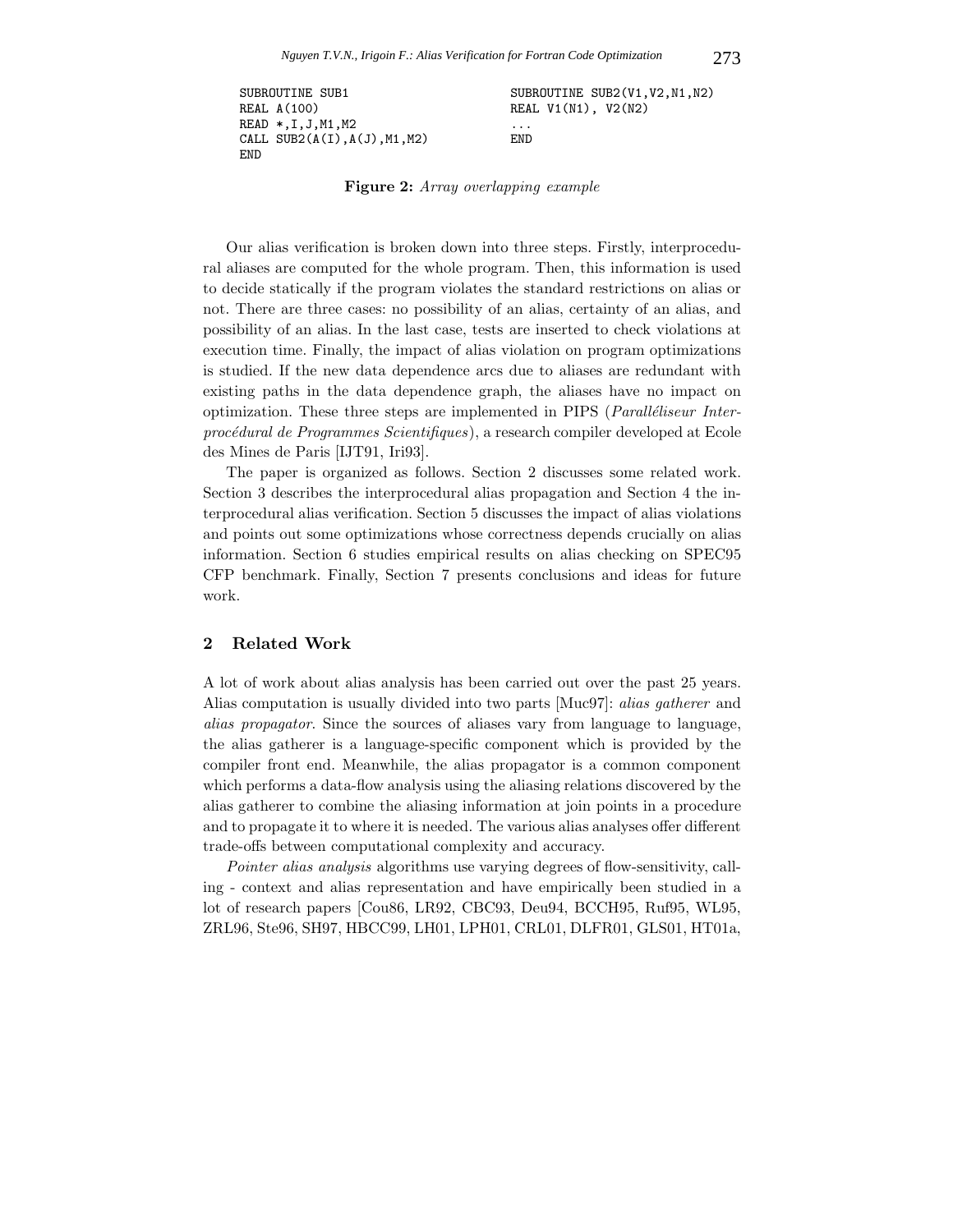HT01b, HP01, Hin01, MDCE01, RLS+01]. Ruf [Ruf95] compares the precision of a simple, efficient, context-insensitive points-to analysis for the C programming language with that of a maximally context-sensitive version of the same analysis. He found that context-insensitive techniques can be implemented quite efficiently, and can produce information that is surprisingly precise, as well as useful in improving the efficiency of context-sensitive techniques. Hind et al. [HP01] provide the comparison of the effectiveness (compile-time efficiency and precision) of six pointer analysis algorithms: four flow-insensitive, one flow-sensitive, one flow-insensitive but uses precomputed flow-sensitive information. The results of their paper suggest that the Steensgaard's flow-insensitive algorithm [Ste96] computing one solution set for the entire program and using a union-find data structure to avoid iteration is usable in production compilers. If better precision is required, the analyses of Andersen [And94] or Burke et al. [BCCH95] can be used. Further precision may be obtained by the interprocedural analyses of Choi et al. [CBC93] and Hind et al. [HBCC99]. The efficiency of these analyses is improved by identifying realizable execution paths and by identifying different instances of dynamically allocated objects created along different call paths. Extensions of points-to analysis algorithms for object-oriented languages such as Java and C++ are studied in [LPH01, CRL01, WFPS02].

However, pointer analysis is not really within the scope of this paper. Alias analyses for programming languages without pointers such as Fortran 77 are discussed earlier in the literature [Bar77, Ban79, ABC+88, Coo84, CK89, CK88, MW93]. These analyses deal with aliases arising from the renaming effects at call sites in languages with call-by-reference parameter passing. They are formulated as a data-flow analysis problem. The static call graph of a program is built and used to find the potential aliases at every procedure entry point. Banning [Ban79] presents an aliasing analysis that follows parameter binding chains through the program in a depth first fashion to compute all possible aliases. Cooper and Kennedy [CK89] improve the alias analysis computation time based on the fundamental insight that significant advantages can be achieved by separating the treatment of reference formal parameters from the treatment of global variables. Their algorithm requires  $O(N^2 + NE)$  steps, where N and E are the number of nodes and edges of the program's call graph, respectively. An alias detection analysis is implemented by Mayer and Wolfe in the Nascent compiler [MW93], by improving Cooper and Kennedy's algorithm. The number and cardinality of maybe aliased variable sets as well as their relationship with the number of global variables and formal parameters per procedure on PerfectClub and Riceps benchmarks are reported in the paper. They also study the interaction of dependence analysis and aliasing by considering the parallelization of loops with formal array arguments. However, these methods treat arrays as atomic objects. This granularity is not fine enough and imposes alias restrictions too strict to be useful. Moreover, the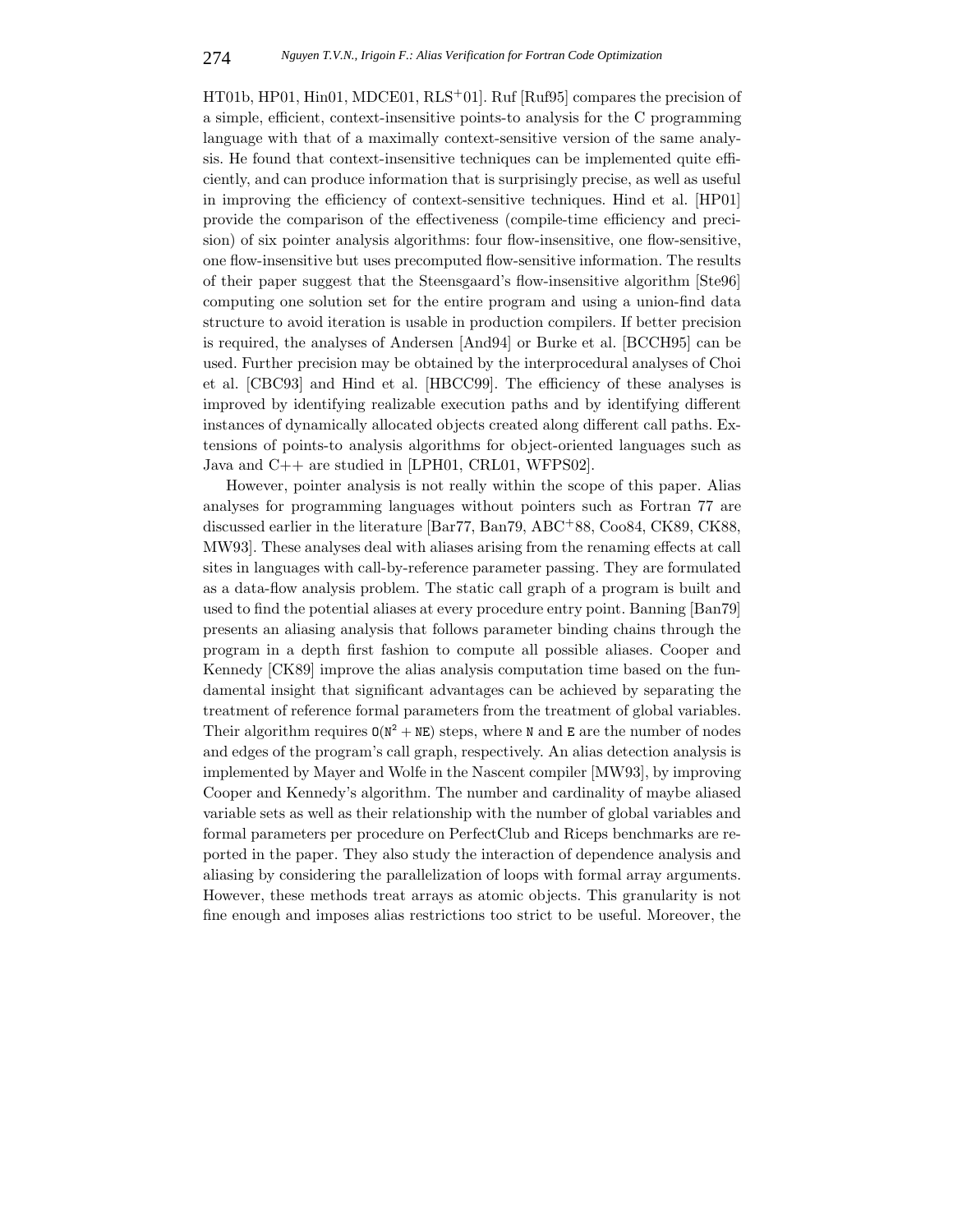case where an actual array element can be associated to a formal array parameter seems omitted in [MW93], so aliases between two formal array parameters may go undetected. A more sophisticated analysis of arrays might produce useful information about the offsets and patterns of overlap in a program. Such an analysis is implemented in the PTRAN compiler [ABC+88, HBCM92, HBCM94]. When an array is involved in an alias, it determines, when possible, the difference in starting address between the aliased variables. These offsets are used in dependence analysis by linearization between aliased arrays. In [HBCM94], a precise interprocedural array analysis (FIDA) is used to avoid the conservative aliasing assumption and to improve the number of parallelized loops.

The parameter-induced aliasing in Ada has recently been studied in [GP01]. They implement the alias analysis developed by [Coo84] and examine manually the introduced alias pairs. The experimental results reveal a rare occurrence of aliasing that may explain the reliability of Ada programs.

However, to our knowledge, no work has been done on the verification of restrictions on alias use, especially for array variables. This verification is critical for code safety, debugging and maintainability (referential transparency) because allowing writing on aliased variables may result in unpredictable behaviors and make optimizations impossible. Current compilers could detect the violations dynamically but run-time checks are still an overhead and they can catch only those violations that actually happen during a particular run. The objective of this work is to check the whole program, to generate a minimum number of tests by using precise alias information for both kinds of variables, scalar and array, and then to study the impact of alias violation on other program optimizations.

## **3 Interprocedural Alias Propagation**

ANSI Fortran 77 standard [ANS83] defines several ways to create aliases and most are detectable exactly during compilation. The EQUIVALENCE statement is used to specify how two or more entities in the same program unit do share storages units. The effects of aliases created by EQUIVALENCE statements are purely local and statically determinable, as long as the equivalenced variables are not also in common storage. The COMMON statement associates different variables in different subprograms to the same storage. Determining the full effects of variables in common storage requires interprocedural analysis as for aliases created by parameter passing. When a procedure is called, an association is established between the actual arguments and the corresponding formal parameters in the called procedure. The formal parameter has the storage location of the actual argument for this invocation.

Formal parameters may become aliased in several ways. Two formal parameters are aliased if the same actual argument is passed to both of them. Also,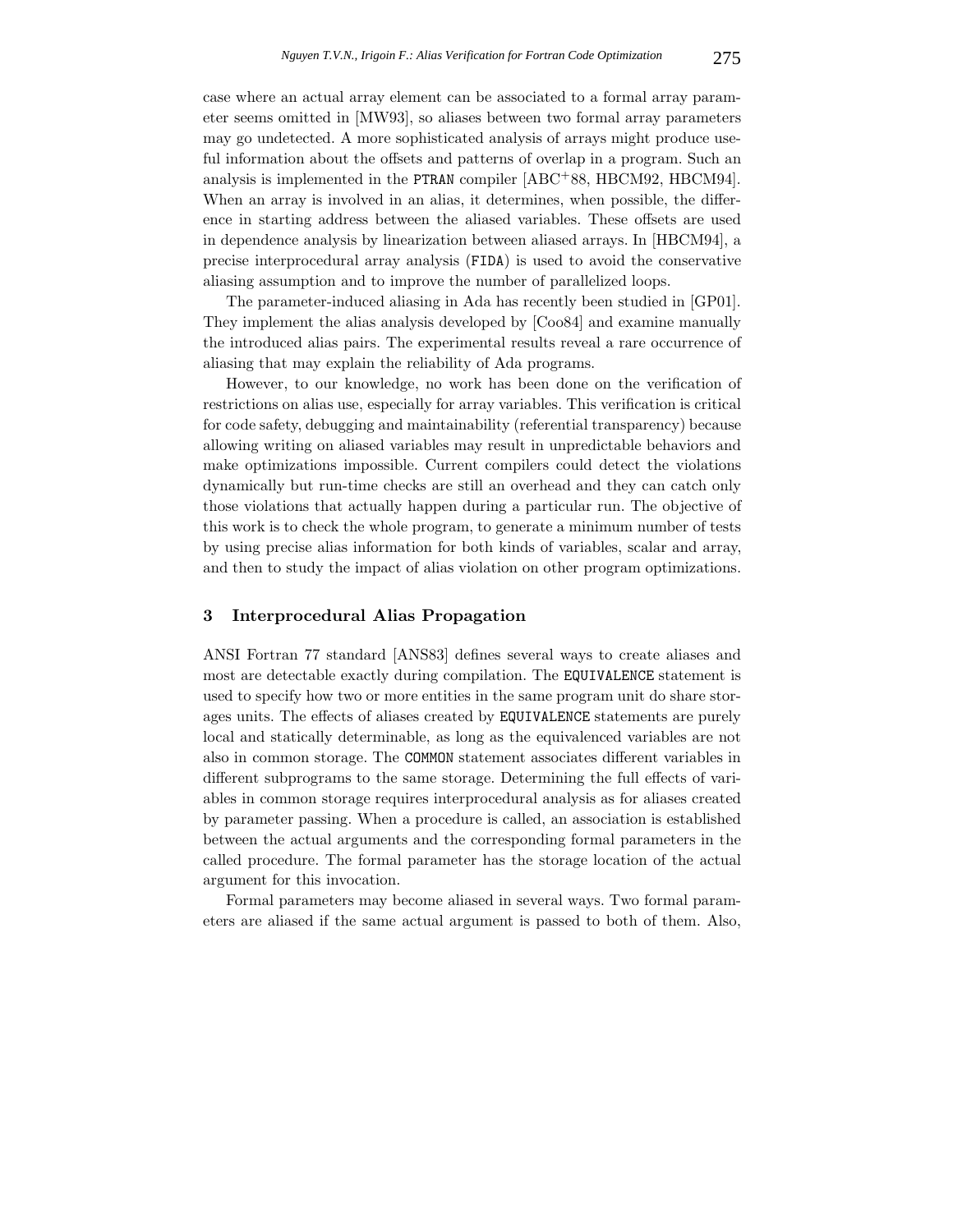if a global variable is used as an actual argument and a variable aliased to the global variable is passed as another actual argument, the two corresponding formal parameters are aliased. In addition, formal parameter aliases can be passed through call chain, creating more aliased formal parameters. A global variable can only become aliased to a formal parameter in a routine in which it is visible and only by its being passed as an actual argument to that formal parameter.

# **3.1 Storage Sequence Association**

In our approach, arrays are not treated as atomic variables. To compute the overlap between arrays, the following definitions are needed to describe relationships that exist among variables, based on Section 17.1 [ANS83].

**Definition 3.1** *A storage sequence of a variable is a sequence of storage units that the variable represents. The size of a storage sequence is the number of storage units in the storage sequence.*

For example, an integer type scalar variable or array element has a storage sequence of one storage unit; a double precision type has a storage sequence of two storage units. An array has a storage sequence consisting of the storage sequences of the array elements in the order determined by the array element ordering. The storage sequence of a common block consists of the storage sequences of all variables in the block in the order of their appearance.

**Definition 3.2** *Two storage sequences are associated if they share some storage units.*

**Definition 3.3** *In a procedure, two formal parameters are aliased by a call chain if and only if their corresponding storage sequences for this call chain are associated.*

**Definition 3.4** *In a procedure, a formal parameter and a common variable are aliased by a call chain if and only if their corresponding storage sequences for this call chain are associated.*

### **3.2 Memory Location Naming**

To decide when two storage sequences can be associated, we introduce a *memory location naming* technique that allows a compact representation of variable addresses. It provides all information required to locate a variable in the memory: the area, offset and call chain.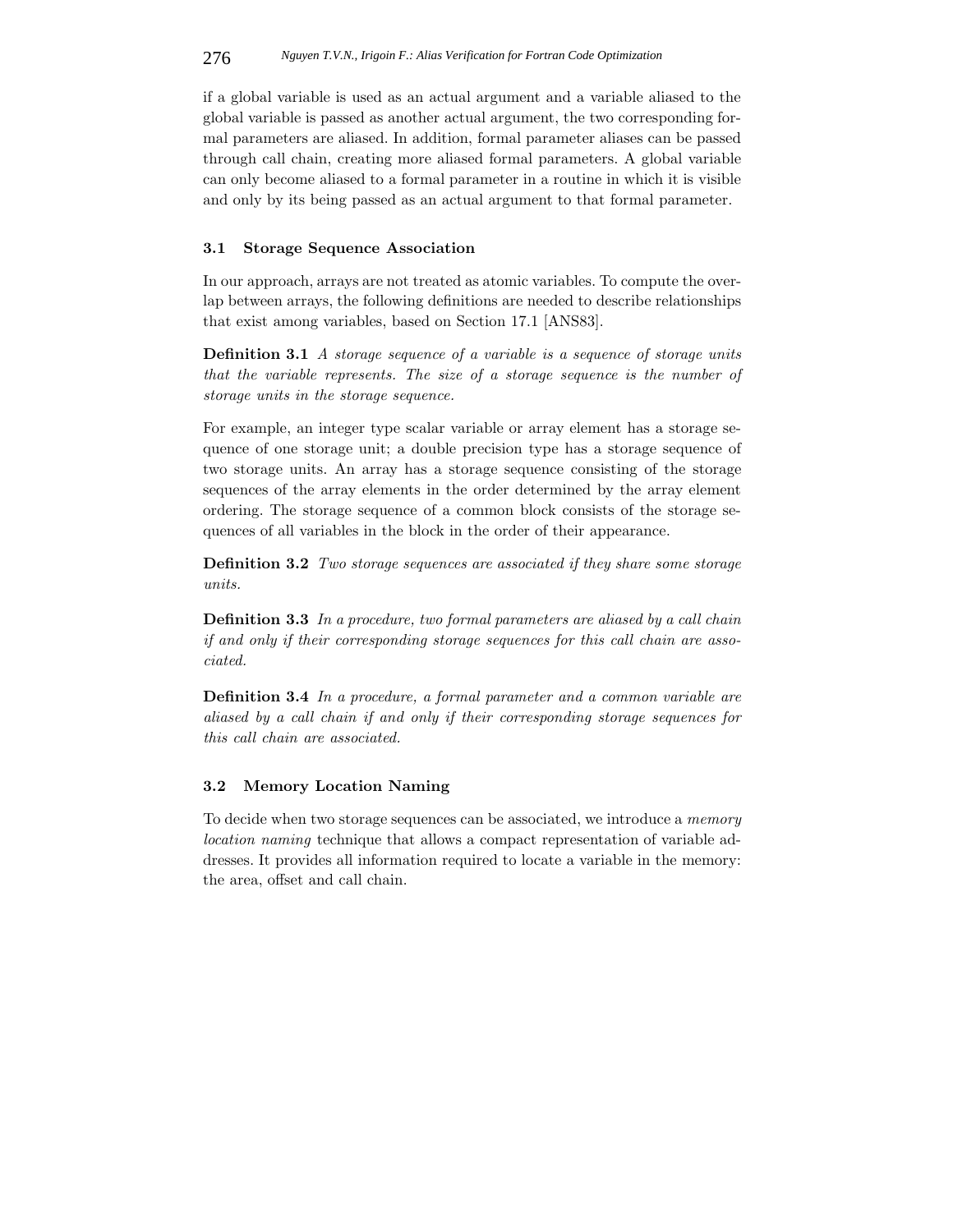#### **3.2.1 Actual Variable**

*Actual variables* are variables that have a known address in some memory space. They include common and local variables. Since the storage sequences of two common blocks in a same program unit cannot share storage units, a unique name is given to each common block. This name is called an *area*. A local variable is stored in a static or dynamic area of the procedure where the variable is declared.

The *offset* of a variable is used to locate the variable in its area. The size of the storage sequence of this variable defines the offset of the next variable in the same area. If several variables are involved in an EQUIVALENCE, their offsets in the area are computed with respect to the association of the storage sequences. Since the subscript expressions in an EQUIVALENCE statement are known at compile-time, the computation of this information is straightforward.

### **3.2.2 Formal Variable**

A *formal variable* does not have its own address. But when it is associated to an actual argument, it will have the address of the actual argument. This actual argument in turn may be a formal variable of the current caller, and in this case, we have to go up the call chain until we reach an actual argument that is an actual variable. So, depending on the call path, different addresses may be associated to one formal variable.

When an array is passed in a CALL statement, the starting address of the formal array argument is computed using the offset of the actual array argument, and the subscript expression if an array element is passed. The *subscript value* expression of an array element determines the order of that element in the array. As Fortran language allocates array in column-major order, the subscript value of an array reference  $A(s_1, s_2, \dots, s_n)$  is  $1 + \sum_{i=1}^n ((s_i - l_i) \prod_{j=1}^{i-1} d_j)$  where n is the number of dimensions of the array,  $d_i = u_i - l_i + 1$  is the size of the i-th dimension. l<sup>i</sup> and u<sup>i</sup> are respectively the corresponding lower and upper declaration bounds. Note that  $\prod_{j=1}^{0} d_j = 1$ . The size of an array element is the number of storage units required to store this element.

**Definition 3.5** *The relationship between the offsets of the formal and actual array arguments is expressed by the equation:*

 $offset(formal array) = offset(actual.array) + element_size*(subset value-1)$ 

One important assumption for alias analysis is the absence of bound violations in the program, i.e to guarantee that all subscript values are bounded. The next two theorems specify the necessary conditions for an alias between a formal parameter and a common variable or two formal parameters in a procedure to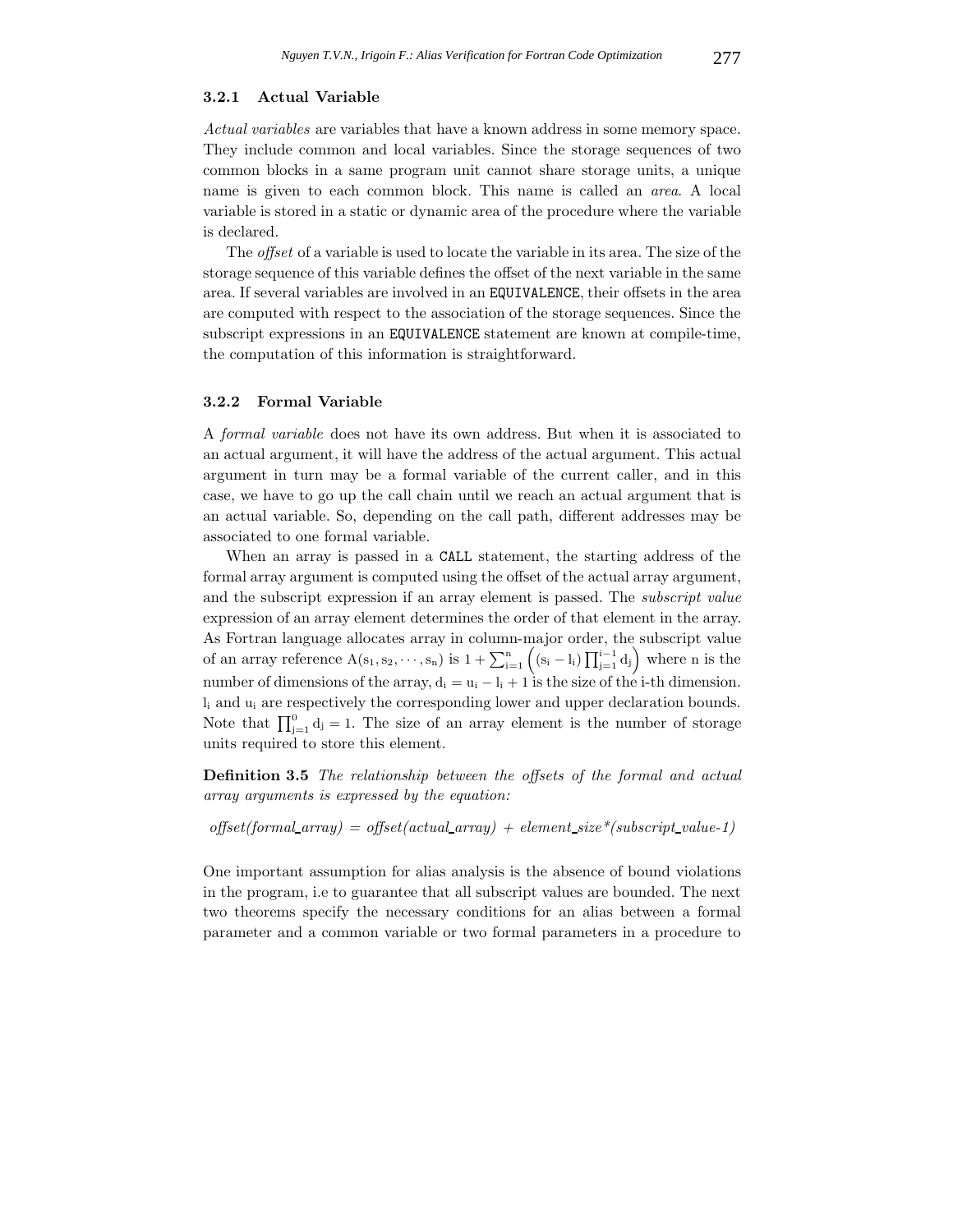exist. Their proofs are rather trivial because they are theorems of exclusion to enumerate all possible cases of aliasing. The treatments of formal parameters and common variables are separated.

**Theorem 3.1** *In a procedure, if a formal parameter and a common variable are aliased by one call chain, then one of the following conditions must be satisfied:*

- *1. The corresponding actual argument is an actual variable whose area is that of the common variable. This alias is created by only one call site, regardless of the call chain.*
- *2. The corresponding actual argument is a formal variable of the caller and following the call chain, it is located in the area of the common variable.*

*Proof.* We prove that if the corresponding storage sequences of the formal parameter and the common variable are associated, either Condition 1 or 2 must be satisfied.

If the corresponding actual argument is an actual variable, it cannot be a local variable of the caller because a local variable of one procedure cannot be associated to a common variable of the other. This actual variable must be a common variable, and since the two common variables share the same storage units, they must be in the same common block, declared in two different procedures. So they are in the same area. The call chain has only one element, that is the direct call site.

If the corresponding actual argument is a formal variable of the caller, following the call chain, we reach an actual variable. Reasoning as in the first case, we come to the same conclusion.

**Theorem 3.2** *In a procedure, if two formal parameters are aliased by a call chain, then one of the following conditions must be satisfied:*

- *1. The same actual argument is passed to them. This alias is created by only one call site.*
- *2. The corresponding actual arguments are in an* EQUIVALENCE *statement of the caller. This alias is also created by only one call site.*
- *3. One actual argument is a common variable and the other actual argument is a formal variable of the caller, and following the call chain, the address of this formal variable has the same area as the common variable.*
- *4. The corresponding actual arguments are formal variables of the caller and following the call chain, they have addresses which share the same area.*

*Proof.* Supposing that two formal parameters are aliased by a call chain, we have three possibilities:

1. Two corresponding actual arguments are actual variables of the caller. If they are different variables, the only way to associate their storage sequences within a program unit is to declare them in an EQUIVALENCE statement. So in this case, either Condition 1 or Condition 2 must be satisfied.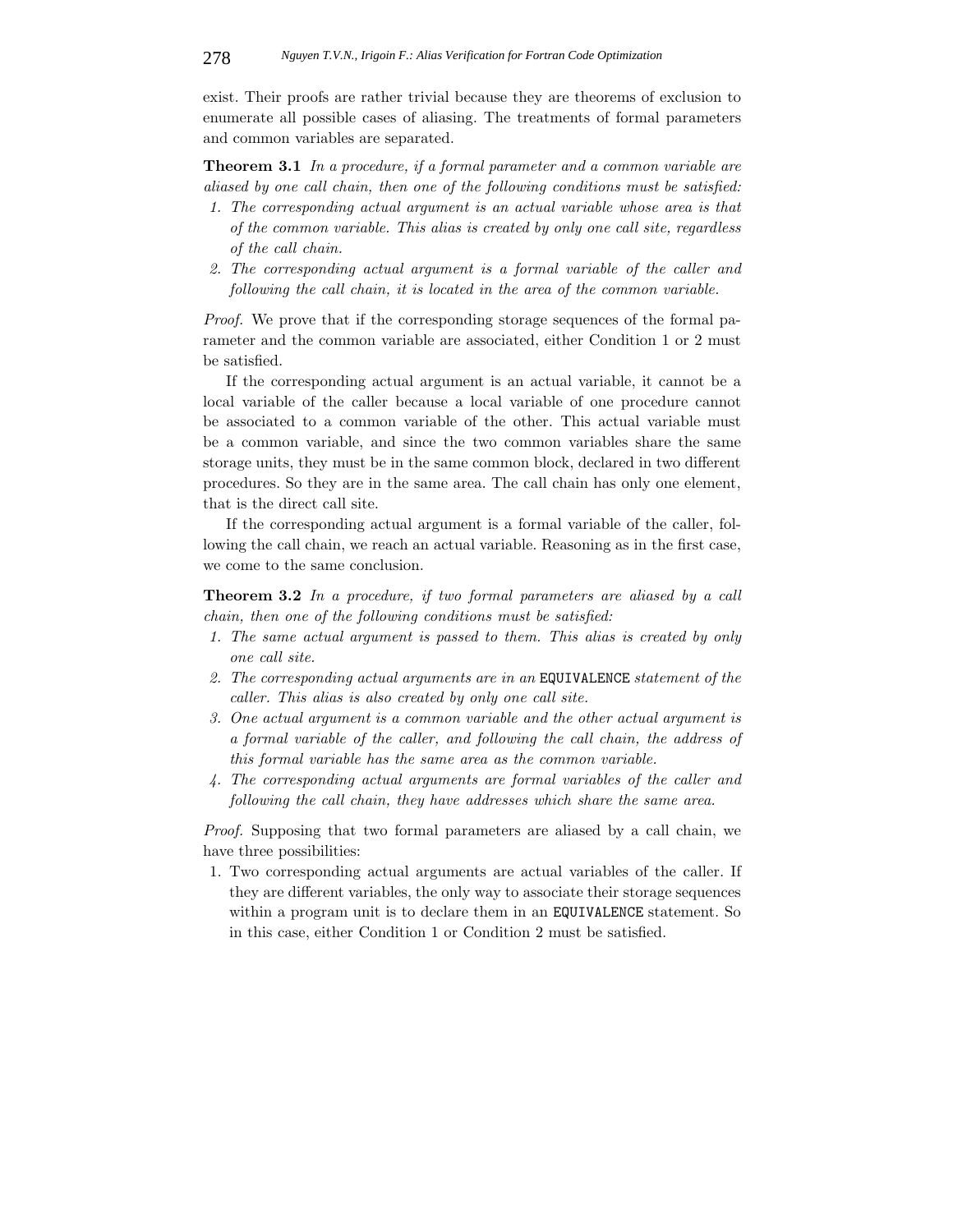- 2. One actual argument is a formal variable and the other is an actual variable of the caller. This actual variable cannot be a local variable because the storage sequence of a local variable cannot be shared with that of another variable of another procedure. So the actual variable must be a common variable. Following the call chain, the formal variable will reach an actual variable. This actual variable in turn must be a common variable. And since the storage sequence of two common variables in two different subprograms are associated, they must be in the same common block, and therefore the same area. Condition 3 is satisfied.
- 3. Both actual arguments are formal variables of the caller. The simplest case is when they are the same variables (Condition 1) and the alias is created by only one call, which is the direct caller. These actual arguments cannot be equivalenced by the caller because they are formal parameters. If not, following the call chain, we will reach, not necessarily at the same time, the two corresponding actual variables.

We have two sub-cases:

- **–** We reach the two actual variables at the same call site. As in the first case, these actual variables are the same variables or in an EQUIVALENCE statement of the current call site procedure. Their addresses must share the same area.
- **–** If one actual variable is reached before the other, which means that they are actual variables of two different subprograms and since their storage sequences are associated, they must be common variables in the same common block and therefore in the same area.

Condition 4 is satisfied by these sub-cases.

The theorem is proved by enumeration.

# **3.3 Alias Propagation Algorithm**

The basic idea for computing interprocedural aliases is to follow all the possible chains of parameter bindings at all call sites. The acyclic call graph is traversed in the *invocation order* that process a procedure before all its callees, and alias information is accumulated incrementally from the main program. In our interprocedural compiler PIPS, each analysis is performed only once on each procedure and produces a summary result that is used later at call sites. For each procedure, symbolic addresses of formal parameters of its callers have already been computed. This information is available in the database of PIPS and is used to compute addresses of the formal parameters of the current procedure.

Algorithm 3.1 shows the interprocedural alias propagation, based on Theorem 3.1 and Theorem 3.2. This propagation computes in fact an over approximated set of aliases in a procedure. Our analysis is context-sensitive since it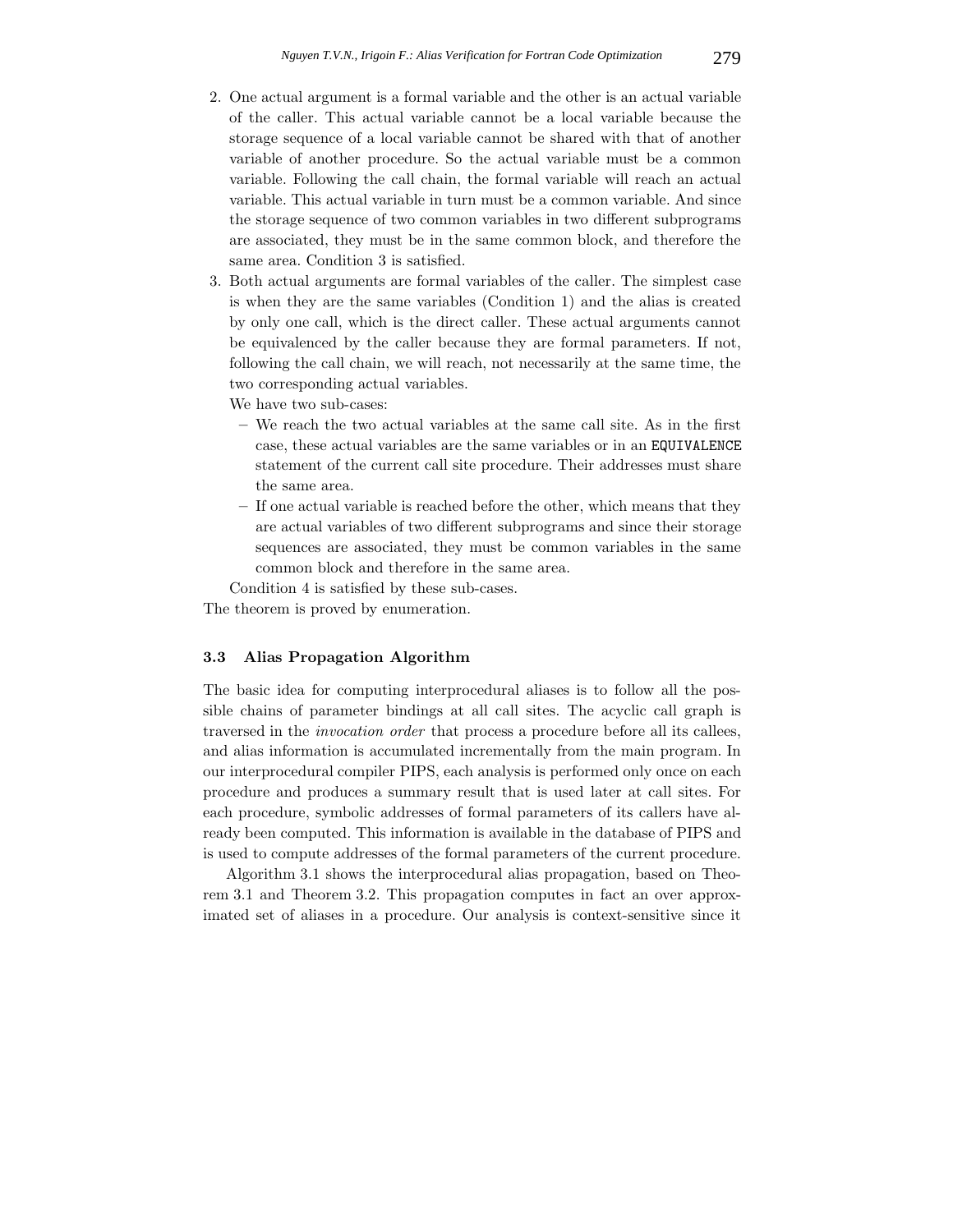distinguishes the different calls of a procedures by storing the call path that produces the alias.

# **Algorithm 3.1 procedure** *Interprocedural Alias Propagation (p) p : current procedure* **begin for each** *call site c to p*  $q := corresponding\_caller(c)$ *partition the actual argument list to groups of same and equival. variables* **for each** *group g* **for each** *actual argument a in g*  $f = corresponding$  *formal\_argument(a, c)* **if** *g is a group of same variables* **then**  $area(f) = ALIAS\_AREA$  *g* **else**  $area(f) = area(a)$ **endif**  $call\_chain(f) = \{c\}$  $offset(f) = compute\_and\_translate\_offset(a, c, p, q)$ **endfor endfor for each** *actual argument a in the argument list* **if** *a is a common variable* **then**  $f = corresponding_{formal\_argument(a, c)}$  $area(f) = area(a)$  $call\_chain(f) = \{c\}$  $offset(f) = compute\_and\_translate\_offset(a, c, p, q)$ **endif if** *a is a formal variable and one of its addresses has a common area or the same area as an address of another actual argument that is a formal variable* **then**  $f = corresponding$  *formal\_argument(a, c)*  $area(f) = corresponding\_area(a)$  $call\_chain(f) = corresponding\_call\_chain(a) \cup \{c\}$  $offset(f) = compute\_and\_translate\_offset(a, c, p, q)$ **endif endfor endfor end**

By dividing the list of actual arguments into groups of identical or equivalenced variables, all formal parameters in a same group have the same area. If the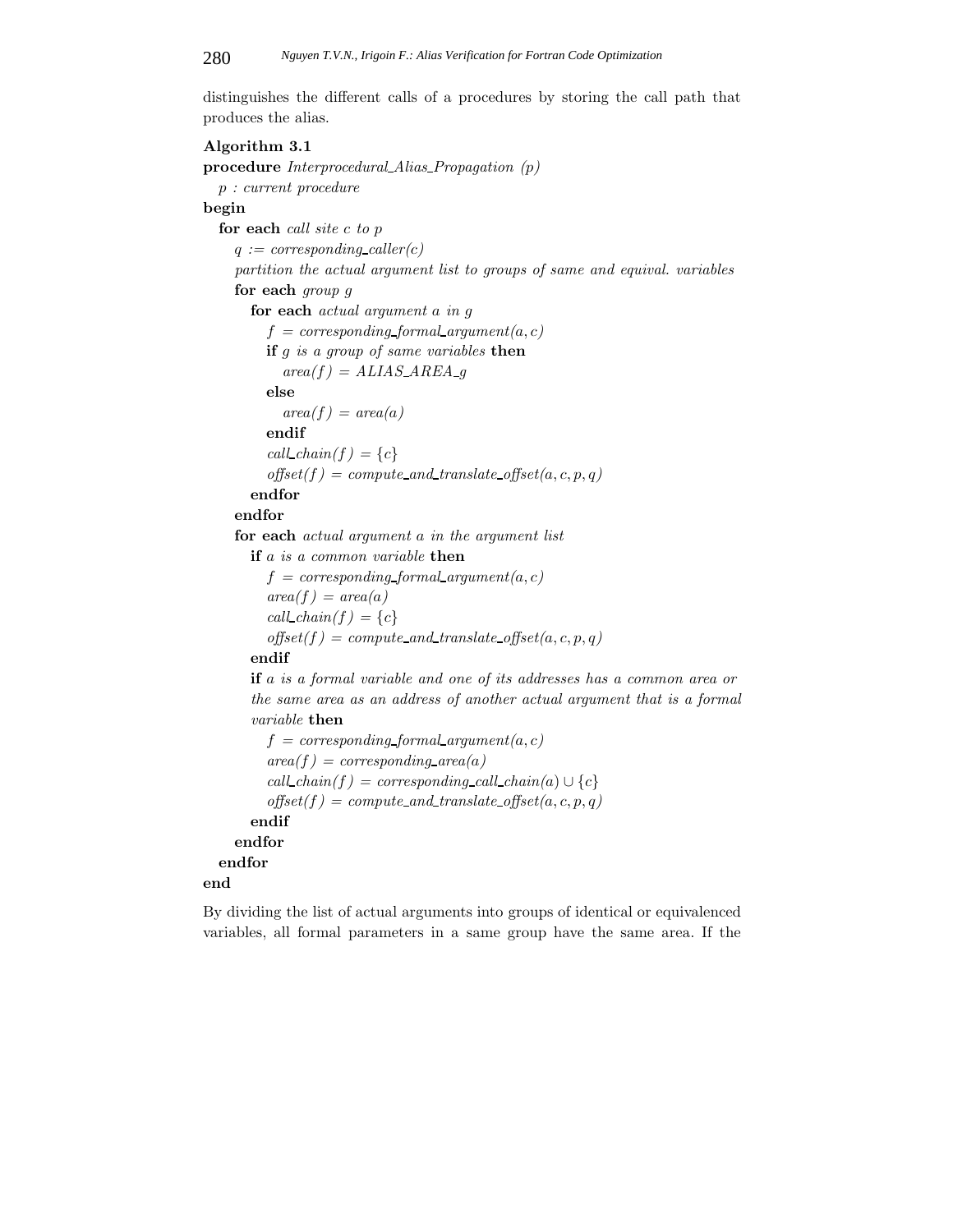same variable is passed to different formal parameters, a special area called ALIAS\_AREA\_g and a call chain of one element are associated to the formal parameters (Condition 1 and 2 of Theorem 3.2). The advantage is that although the actual argument can be a formal parameter of the caller, we do not need to keep the whole call chain in which an actual variable is reached. If the actual argument *a* is a common variable, an alias may exist under Condition 1 of Theorem 3.1 if *a* is visible in the called procedure and Condition 3 of Theorem 3.2 if there exists another actual argument that is a formal variable of the caller and one of its addresses has the same area as *a*.

If *a* is a formal variable and one of its addresses has a common area which is visible in  $p$ , there may be an alias according to Condition 2 of Theorem 3.1. If this address has the same area as another common actual argument, an alias may exist under Condition 3 of Theorem 3.2. In the last case, if this address has the same area as an address of another actual argument that is a formal variable, an alias may happen following Condition 4 of Theorem 3.2.

The *compute and translate offset* function in Algorithm 3.2 computes the offset of the formal parameter with respect to that of the actual argument and the subscript value. The offset is translated to the frame of the procedure *p* by using global variables information and the bindings between actual and formal parameters. If the translation is not possible, an unknown expression is returned and the alias verification phase treats this case differently, as discussed in the next section.

### **Algorithm 3.2**

```
function compute_and_translate_offset(a, c, p, q)
begin
    \text{off} = \text{offset}(a) + \text{subscript value}(a, c)if off can be translated to the frame of p then
        off = translate to callee frame(off,c, p, q)
```
**else**

```
endif
return off
```
**end**

### **3.4 Alias Propagation Example**

*off = unknown*

Our example to illustrate the alias propagation is given in Figure 3. Each formal parameter of subroutine SUB2 has two addresses corresponding to two different call paths: {MAIN:CALL SUB2(W,B,50)} and {MAIN:CALL SUB1(A,100),  $SUB1:CALL SUB2(V, V(M+1), M).$ 

There is no possible alias for SUB1 but the two calls to SUB2 may cause aliases in this module. In the first call, the common variable W that is visible in SUB2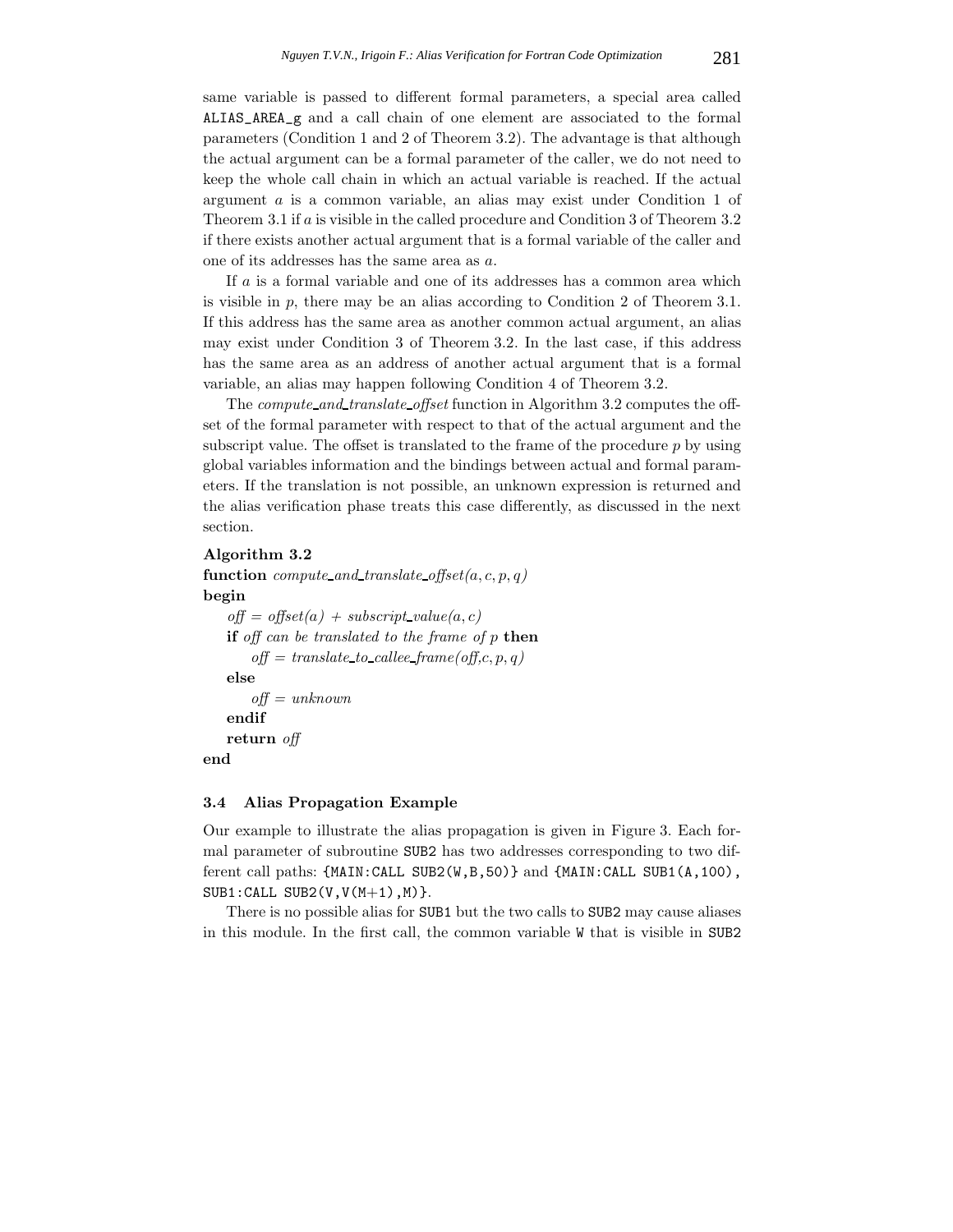is passed as an actual argument to V1. An address is added for V1 by the alias propagation. The area of this address is that of W, the offset is computed from zero and the call chain is this call site.

In the second call, array V is associated to two different formal parameters V1 and V2 by the second call. The offset of V1 and V2 is computed with respect to that of V and the subscript value in the actual argument list. A special area is used and we only need to keep the direct caller of SUB2. The element size of real variable is 4.



**Figure 3:** *Interprocedural alias propagation example*

So for each procedure, the propagation phase produces compact and precise alias information that is used in the next phase to check the restrictions on aliased variables.

# **4 Interprocedural Alias Verification**

We enforce the Fortran standard about the restrictions on association of entities (Section 15.9.3.6 [ANS83]). However, the restrictions on association of array variables are not clear. Arrays can be treated as units, that is, if two formal array parameters or one formal array parameter and one global array variable are aliased, assignment on any element of any array is forbidden. This granularity is not fine enough because we may not write on the aliased elements, which identify the same storage units. Expecting users to follow this rule is not realistic because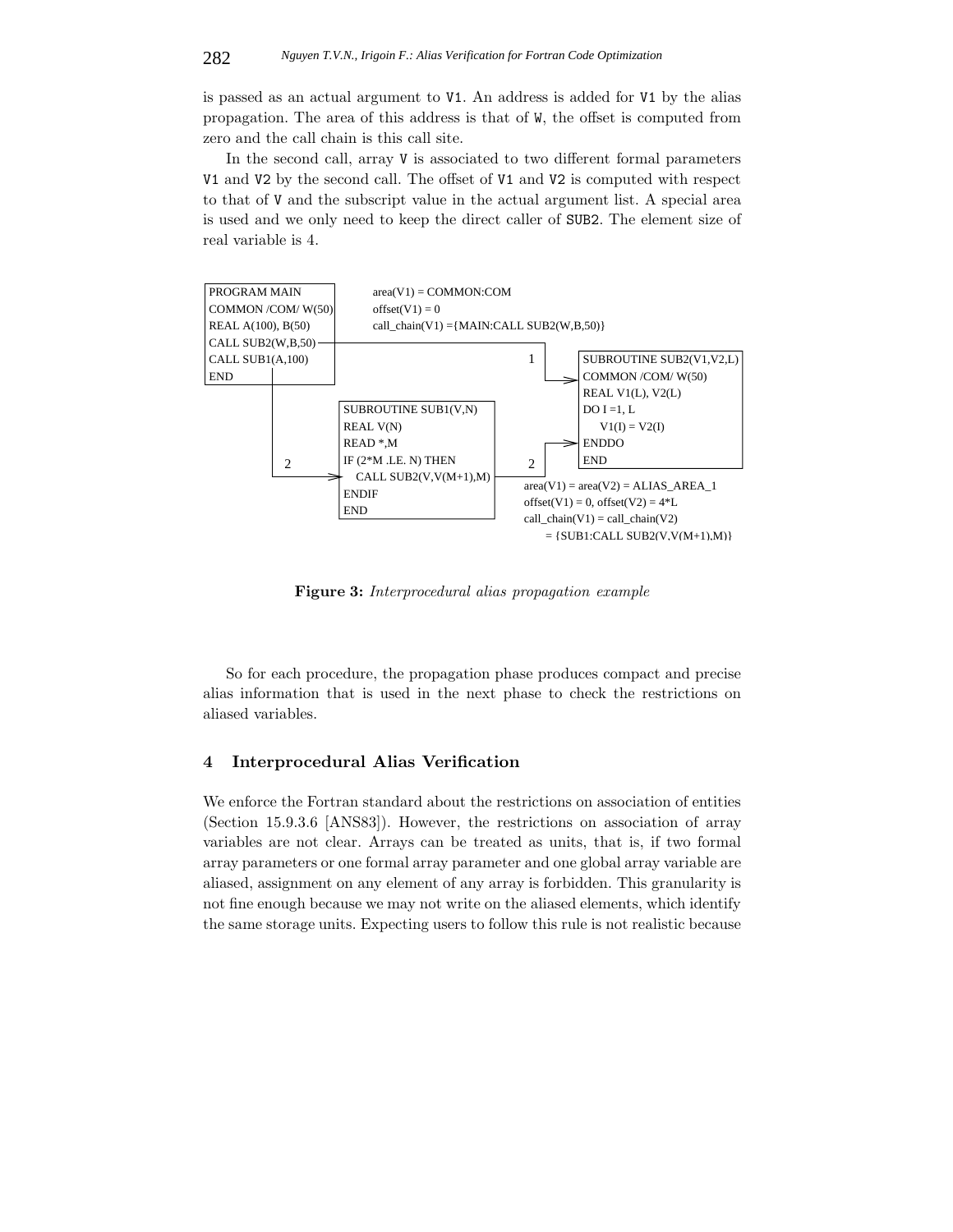memory management is often performed by passing sections of huge workspace used as a user managed heap.

Arrays can also be treated element by element. Each array element is considered as a scalar variable. There is an alias violation if and only if an array element is defined and the aliased element of another array is referenced. That is data dependence arcs are generated between references to two different arrays. This interpretation is the most complicated because we must compare between all different referenced array elements during program execution, which is not often performed efficiently using static analysis. So we give other definitions of the so called writing violation on aliased variables in a subprogram, which is finer than the first interpretation but less complicated than the last one.

# **4.1 Alias Violation Condition**

**Definition 4.1** *A call chain causes an alias violation of formal parameter (of common variable) in a subprogram if, following this call chain, there exists two different formal parameters (a common variable and a formal parameter) sharing storage units that are defined during the execution of the subprogram.*

Note that if the storage sequences of variables concerned are disjoint, they share no storage unit. Therefore, we have:

**Lemma 4.1** *In a subprogram, if the storage sequences of all formal parameters (if the storage sequences of all formal parameters and those of all common variables) allocated by the execution of a call chain are disjoint, there is no alias violation of formal parameter (of common variable) caused by this call chain.*

The next two lemmas show that the alias violation depends on writing or not on the overlapping section of two aliased variables. The sequence of storage units that are defined during execution of the subprogram is called *defining sequence*.

**Lemma 4.2** *In a subprogram, if the defining sequence of every formal parameter (every common variable) is disjoint with the storage sequence of all other formal parameters allocated by the execution of a call chain, there is no alias violation of formal parameter (of common variable) caused by this call chain.*

**Lemma 4.3** *In a subprogram, if there exists a formal parameter (a common variable) whose defining sequence is not disjoint with the storage sequence of another formal parameter allocated by the execution of a call chain, there is an alias violation of formal parameter (of common variable) caused by this call chain.*

The alias verification on each procedure of the program is defined by these three lemmas. Procedures with no formal parameter and procedures with formal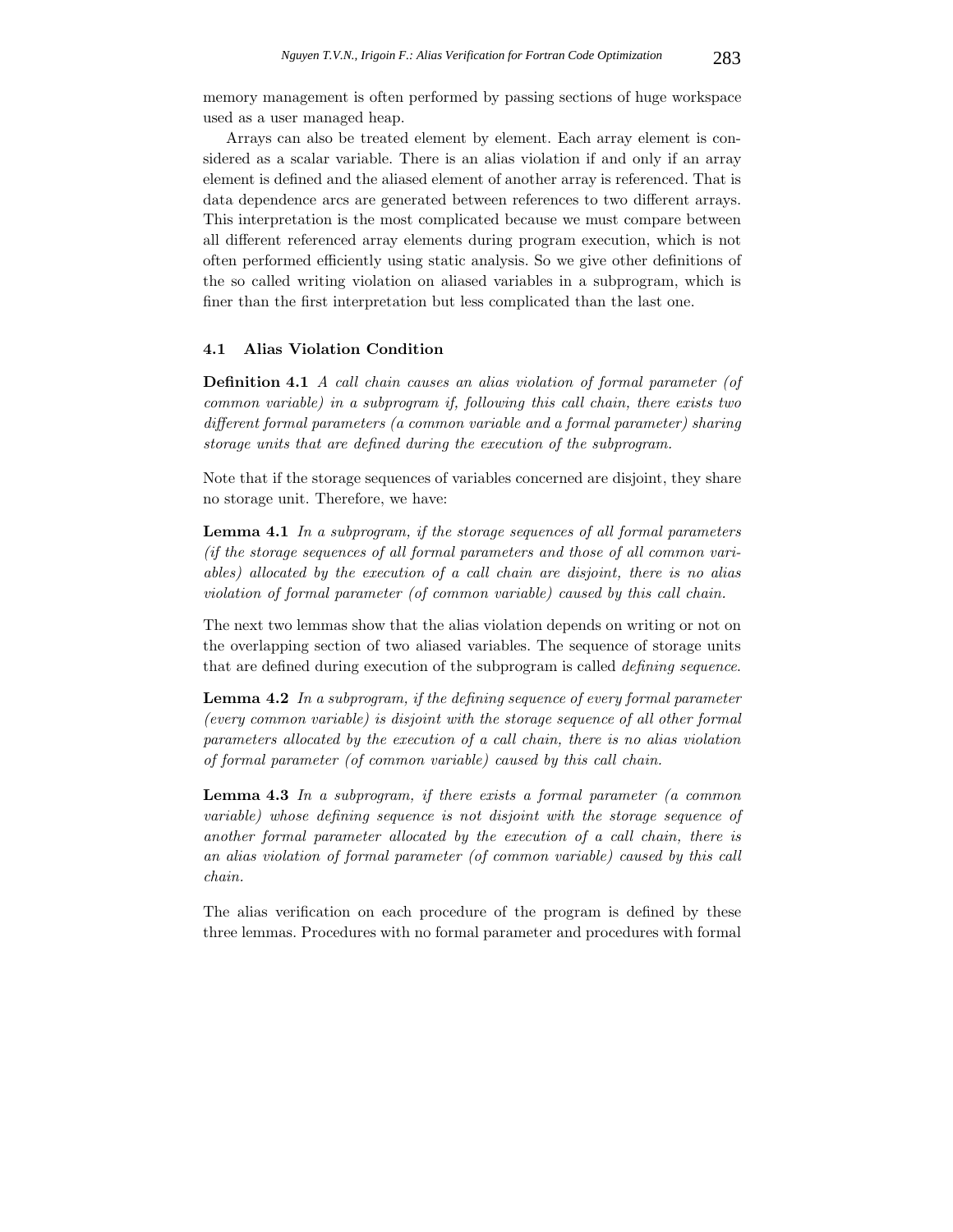parameters but no possible alias (calculated during the propagation phase) are excluded. To compute the defining sequence of a variable in a procedure, we need information about write effects of statements on this variable. In general, the exact effect is only known at elementary statements such as assignments because of different control paths. However, to reduce the number of analyzed pairs of aliased variables, we can use the *summary effect* [KAC+96] of a procedure on its formal and common variables. This is an over approximation of the exact effects. By using this information, if a variable is never defined during the procedure execution, we do not have to treat it.

### **4.2 Alias Verification Algorithm**

A necessary condition for two formal parameters or one formal parameter and one global variable to be aliased by a call chain is that their addresses have the same area. The alias verification applied for each procedure having at least one formal parameter and possible alias is given by Algorithm 4.1.

### **Algorithm 4.1**

```
procedure Interprocedural Alias Verification (p)
    p : current procedure
begin
    for each maybe aliased variables by call chain(v_1, v_2, cc)o_1 = corresponding_offset(v_1)
         o_2 = corresponding offset(v<sub>2</sub>)
         \mathbf{if} o_1 \neq unknown \ and \ o_2 \neq unknown \ \mathbf{then}alias\_check\_in\_called(v_1, v_2, o_1, o_2, p)else
             c = direct\_call\_site(cc)q = direct\_caller(cc)o'_1 = \text{offset\_in\_caller}(v_1, c, q)o'_2 = \text{offset\_in\_caller}(v_2, c, q)\mathbf{if} \ o'_1 \neq \textit{unknown} \ and \ o'_2 \neq \textit{unknown} \ \mathbf{then}alias\_check\_in\_caller(v_1, v_2, o'_1, o'_2, q)else
                  direct\_alias\_check(v_1, v_2, p)endif
         endif
    endfor
end
```
For each maybe aliased pair of variables where at least one of them is present in the summary write effects of the procedure, the verification works as follow. If the offsets of both variables are known, depending on the type of variable, scalar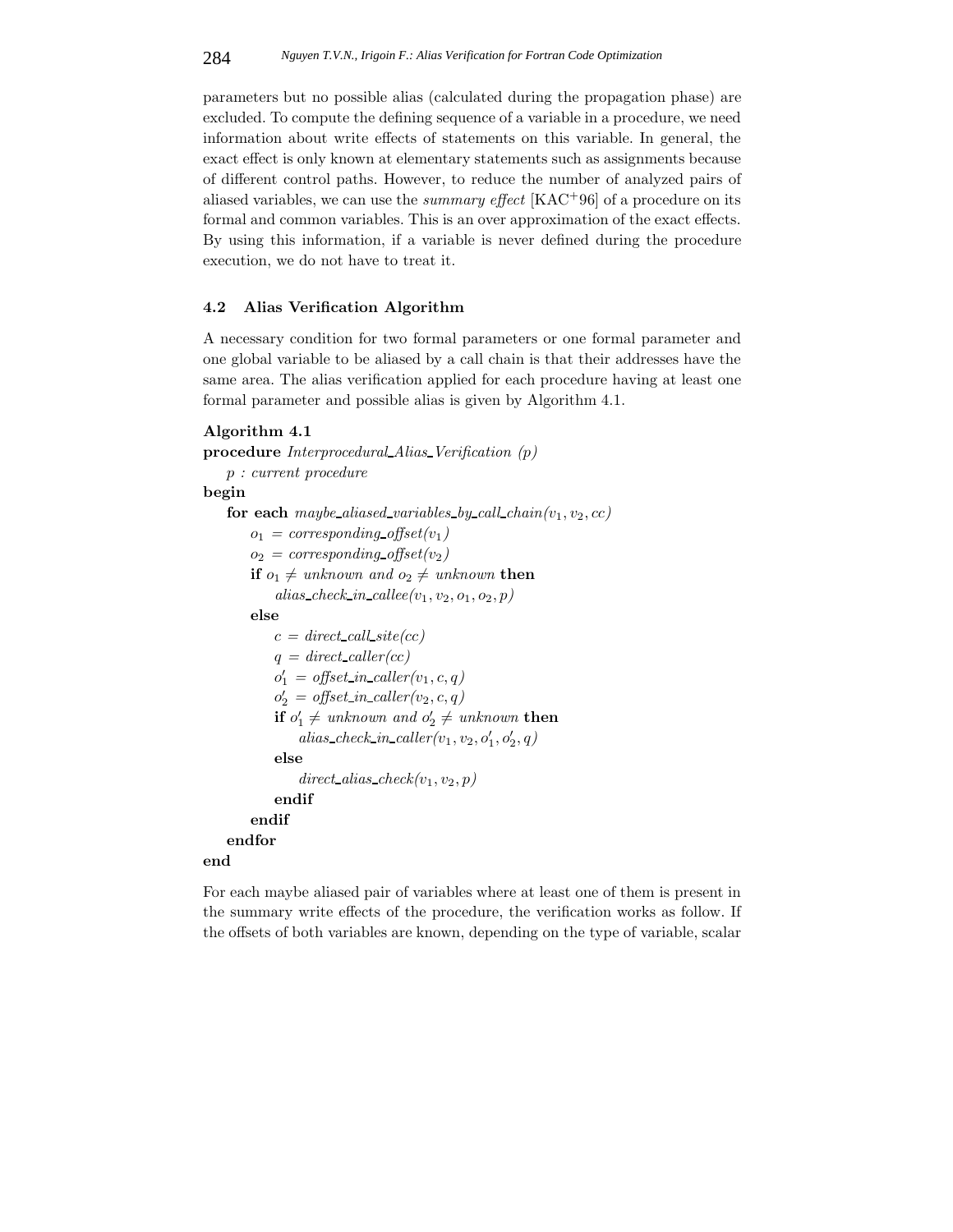or array, different checks are performed in the frame of the current procedure (Algorithm 4.2). As a matter of space, we only describe the most complicated case, when both variables are array variables. In the cases of Lemma 4.1 and Lemma 4.2, there is no alias violation between the two arrays. Otherwise, a test is inserted before each statement that writes on one variable. Flags are inserted before each call site in the call chain to mark if the execution reaches the current statement or not. If one clause  $o_j \leq r_i$  or  $r_i \leq o_j + s_j$   $(i, j = 1, 2, i \neq j)$  is known to be true at compile-time, it can be removed from the test condition.

### **Algorithm 4.2**

**procedure** *Alias\_check\_in\_callee*  $(v_1, v_2, o_1, o_2, p)$ **begin** *... both variables are array variables ...*  $s_1 = size\_of\_storage\_sequence(v_1)$  $s_2 = size\_of\_storage\_sequence(v_2)$ **if**  $(o_2 + s_2 \leq o_1)$  *or*  $(o_1 + s_1 \leq o_2)$  *is true* **then** *no alias violation* **else for each** *statement s* in *p that writes on*  $v_i$ ,  $i = 1, 2$  $r_i = o_i + element\_size(v_i) * (subset\_value(v_i, s) - 1)$ **if**  $r_i < o_j$  or  $r_i > o_j + s_j$  *is true* **then** *no alias violation* **else** *insert*  $flag_k = true$ *. before each call site k in*  $cc$  ( $k = 1, n$ ) *insert IF* (*flag*<sub>1</sub> *.and....flag*<sub>*n*</sub> *.and.* ( $o_j \leq r_i$ ) *.and.* ( $r_i \leq o_j + s_j$ )) *ST OP message before s* **endif endfor endif end**

If at least one offset is unknown because it cannot be translated to the frame of the called procedure in the propagation phase, we try to check for alias violation in the frame of the direct caller of the current procedure (Algorithm 4.3). The new offset of each variable is computed in the caller's frame by using function *offset in caller*, described as follows:

- **–** If the variable is a common variable, its offset in the common block does not change and is returned if the variable is visible in the caller. Otherwise, an unknown expression is returned.
- **–** If the variable is a formal parameter, we return the left hand-side expression in Definition 3.5. In fact, this is the value before the translation step in the propagation phase. If the offset of the actual argument is unknown because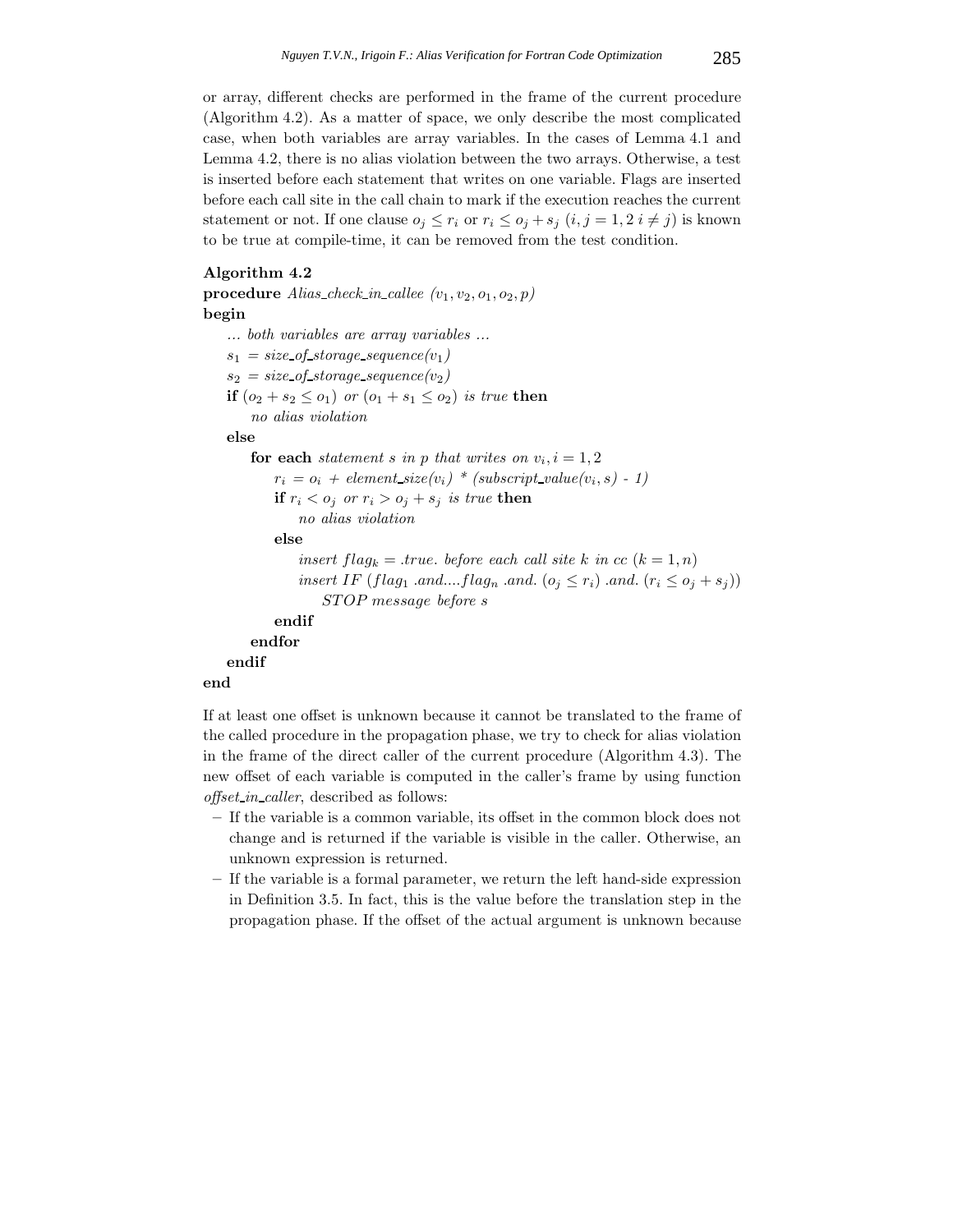the actual argument is a formal parameter of the caller and information is lost somewhere earlier in the call chain, we return an unknown expression.

# **Algorithm 4.3**

 ${\bf procedure}~~Alias\_check\_in\_caller(v_1,v_2,o'_1,o'_2,q)$ **begin** *... both variables are array variables ...*  $s_1 = size\_of\_storage\_sequence(v_1)$  $s_2 = size\_of\_storage\_sequence(v_2)$ **if**  $s_1$  *and*  $s_2$  *can be translated to the frame of q* **then**  $s'_1$  = translate\_to\_caller\_frame( $s_1, c, p, q$ )  $s'_2$  = translate\_to\_caller\_frame( $s_2, c, p, q$ ) **if**  $(o'_2 + s'_2 \leq o'_1)$  *or*  $(o'_1 + s'_1 \leq o'_2)$  *is true* **then** *no alias violation* **else for each** *statement s* in *p that writes on*  $v_i$ *,*  $i = 1, 2$  $r_i = o_i + element\_size(v_i) * (subset\_value(v_i, s) - 1)$ **if**  $r_i$  can be translated to the frame of  $q$  **then**  $r'_{i}$  = translate\_to\_caller\_frame( $r_{i}$ ,  $c, p, q$ )  $\mathbf{if} \ r'_i < o'_j \ \ or \ r'_i > o'_j + s'_j \ \ is \ \ true \ \ \mathbf{then}$ *no alias violation* **else** *insert*  $flag_k = .true$ *. before each call site*  $k$  *in*  $cc$  ( $k = 1, n - 1$ ) *insert IF*  $(o'_j \leq r'_i)$ *.and.* $(r'_i \leq o'_j + s'_j)$   $flag_n = .true$ *. before c insert* IF ( $flag_1$  *.and.* ...  $flag_n$ ) *STOP* message *before s* **endif else**  $direct\_alias\_check(v_1, v_2, p)$ **endif endfor endif else**  $direct\_alias\_check(v_1, v_2, p)$ **endif end**

If both new offsets can be computed in the caller's frame, we repeat the alias violation checking between two variables as above, but in the frame of the caller. Each time the size of the storage sequence or the subscript value is needed, we have to translate it to the caller's frame, by using global variables information and the bindings between actual and formal parameters. Tests inserted before each statement defining a variable in the current procedure and before the direct call site are different from those in the first case.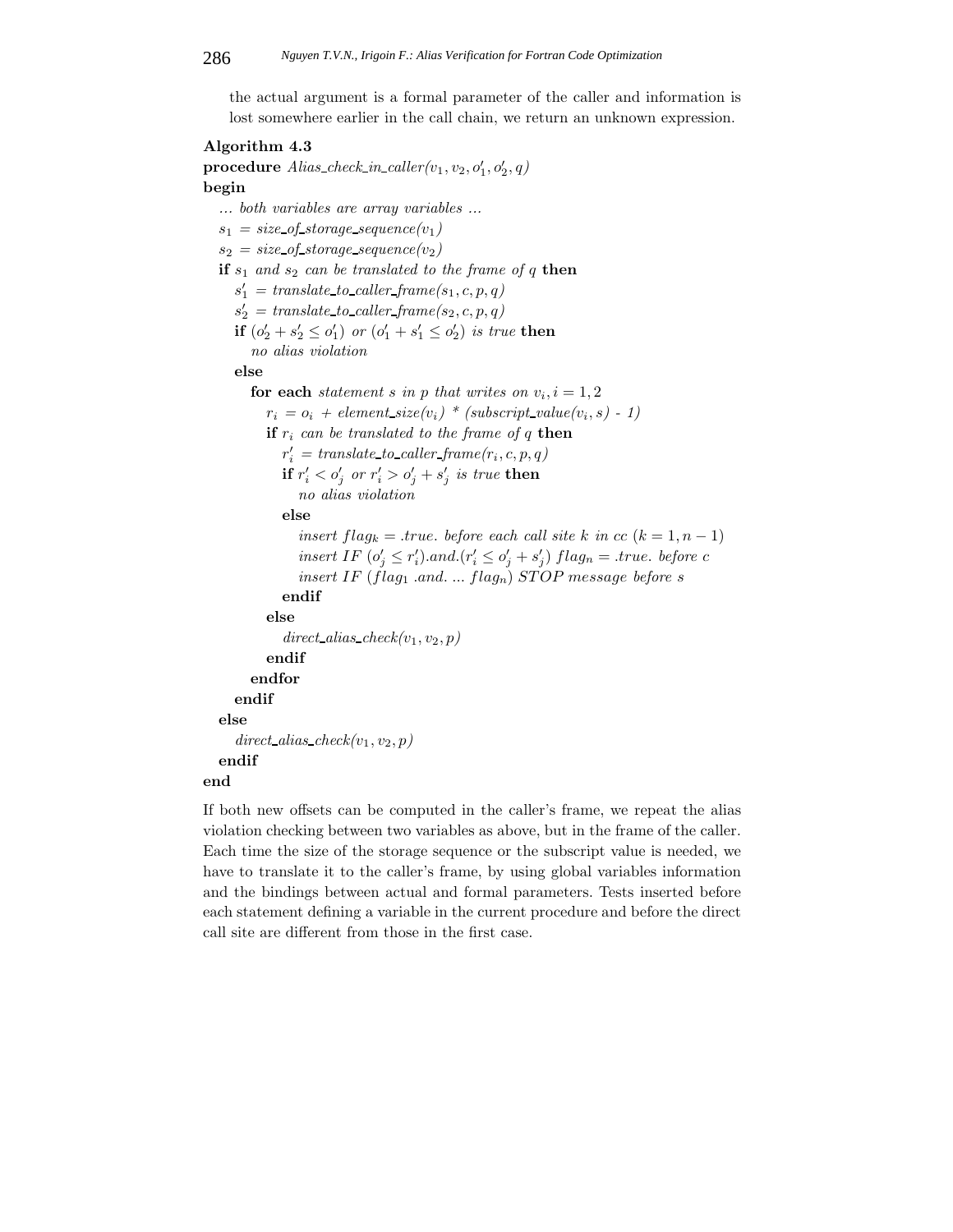If the translation is not possible, or one offset is unknown, we have to use the direct alias check version that inserts before each statement defining a variable, for example  $v_1$ , the procedure call ALIAS CHECK(message,  $v_1$ ,  $r_1$ ,  $v_2$ ,  $s_2$ ) where  $r_1$  is computed as in Algorithm 4.2,  $s_2$  is the size of the storage sequence of v<sub>2</sub>. ALIAS\_CHECK(char \*message, void \*p<sub>1</sub>, int \*i<sub>1</sub>, void \*p<sub>2</sub>, int \*i<sub>2</sub>) is a C function that takes the base address in the memory of two variables, the referenced element of one variable and the size of the other to check if there is alias violation on the referenced element or not. This check is expensive because no static analysis is exploited.

#### **4.3 Alias Verification Example**

In Figure 3 example, no alias violations are caused by CALL SUB2( $V, V(M+1)$ , M) because the intersection between [0:4\*L-1] and [4\*L:8\*L-1] is empty (the storage sequence size of each array is 4\*L). However, alias violations occur when writing on V1(I) which is aliased with an element in W. The instrumented code is shown in Figure 4.

```
PROGRAM MAIN
COMMON /COM/ W(50)
REAL A(100),B(50)
COMMON /ALIAS FLAGS/ ALIAS FLAG(1)
LOGICAL ALIAS FLAG(1)
ALIAS_FLAG(1) = .TRUE.CALL SUB2(W,B,50)
CALL SUB1(A,100)
END
SUBROUTINE SUB2(V1,V2,L)
COMMON /COM/ W(50)
REAL V1(L),V2(L)
COMMON /ALIAS FLAGS/ ALIAS FLAG(1)
LOGICAL ALIAS FLAG(1)
DO I = 1, LIF (I.GE.1.AND.I.LE.50.AND.ALIAS FLAG(1)) STOP "Alias violation:
    write on V1, aliased with W by CALL SUB2(W,B,50) in MAIN"
  V1(I) = V2(I)ENDDO
END
```
**Figure 4:** *Interprocedural alias verification example*

The generated alias checks are expensive because they are left inside loop. They can be optimized by safely applying code hoisting since our instrumented code does not violate the standard anymore.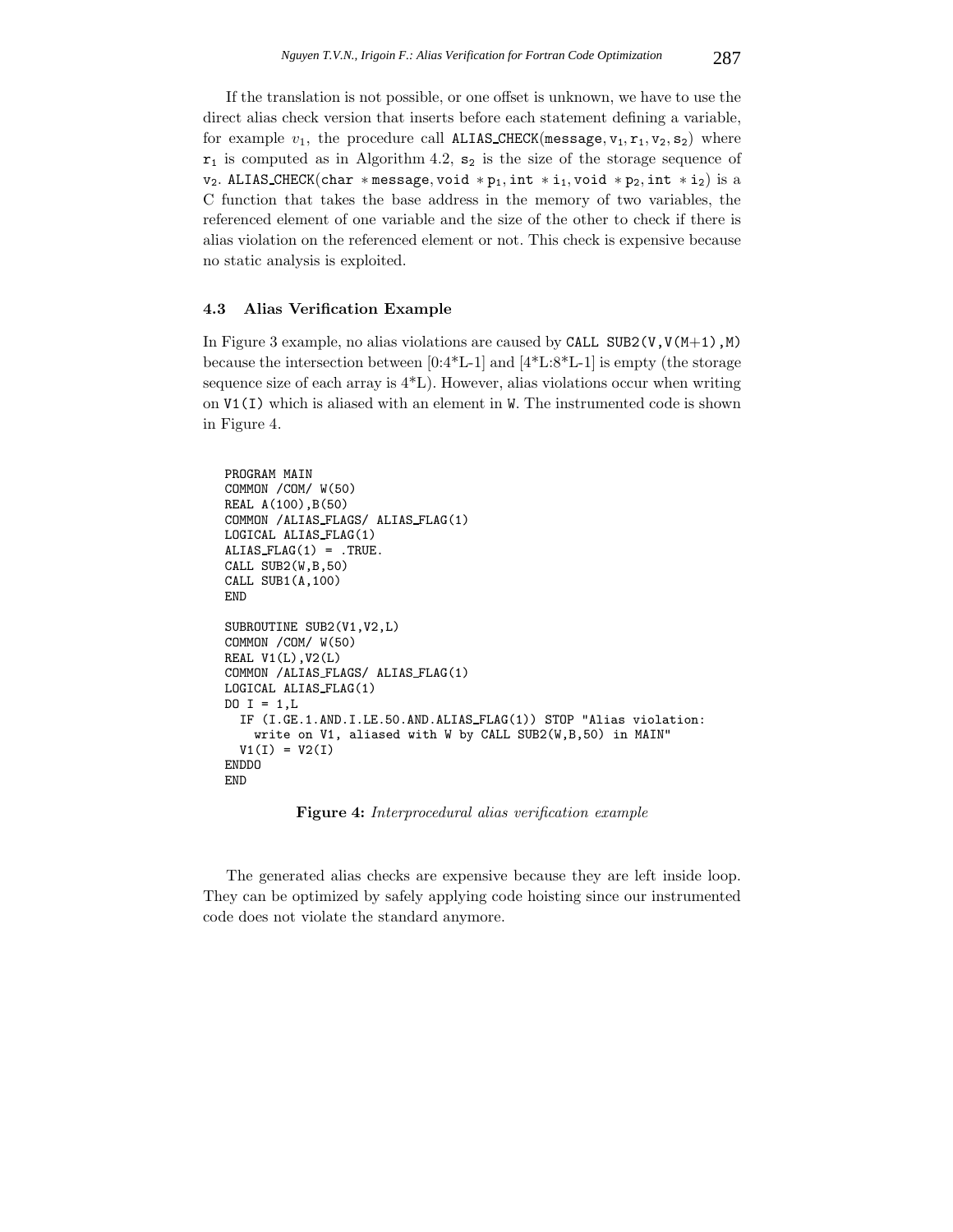## **5 Impact of Alias Violation on Program Optimizations**

Although modifying an aliased variable may let the program produce incorrect results or behave unpredictably when using optimization, this violation on alias restrictions occurs occasionally in established programming practice. This section contains several examples of code optimizations which are not safe when alias conditions are violated by the user. Different optimization levels of the Sun WorkShop 6 FORTRAN 77 compiler are used to show different results obtained with each example.

Figure 5 shows that a trivial register allocation can be incorrect if alias information is not taken into account. The register allocation when using the optimization level 3 of the SUN compiler leads to incorrectly assigning the value 120 to L, instead of 144 because M is aliased with N by the call in the main program but its value is not recomputed after the assignment  $N = 12$ .

| PROGRAM MAIN  | SUBROUTINE SUB(M,N) |
|---------------|---------------------|
| CALL SUB(I,I) | $M = 10$            |
| F.ND.         | $N = 12$            |
|               | $I. = M * N$        |
|               | PRINT $*,L$         |
|               | END                 |

**Figure 5:** *Correctness of register optimization*

Figure 6 depicts another example about the correctness of a common subexpression elimination. According to [Muc97], an occurrence of an expression in a program is a common subexpression if there is another occurrence of the expression whose evaluation always precedes this one in execution order and if the operands of the expression remain unchanged between the two evaluations. The second occurrence of expression  $M + L$  is not a common subexpression because the last condition on the unchanged operands is not satisfied by the aliasing between M and N and the assignment  $N = 6$ . But with the optimization level 3 of the SUN compiler, the result is 6 instead of 7 (when no optimization is used).

| PROGRAM MAIN      | SUBROUTINE SUB(M,N) |
|-------------------|---------------------|
| $I = 5$           | $T_1 = 1$           |
| CALL SUB $(I, I)$ | $K = M + L$         |
| <b>END</b>        | $N = 6$             |
|                   | PRINT $*$ . M + L   |
|                   | F.ND                |

**Figure 6:** *Correctness of common subexpression elimination*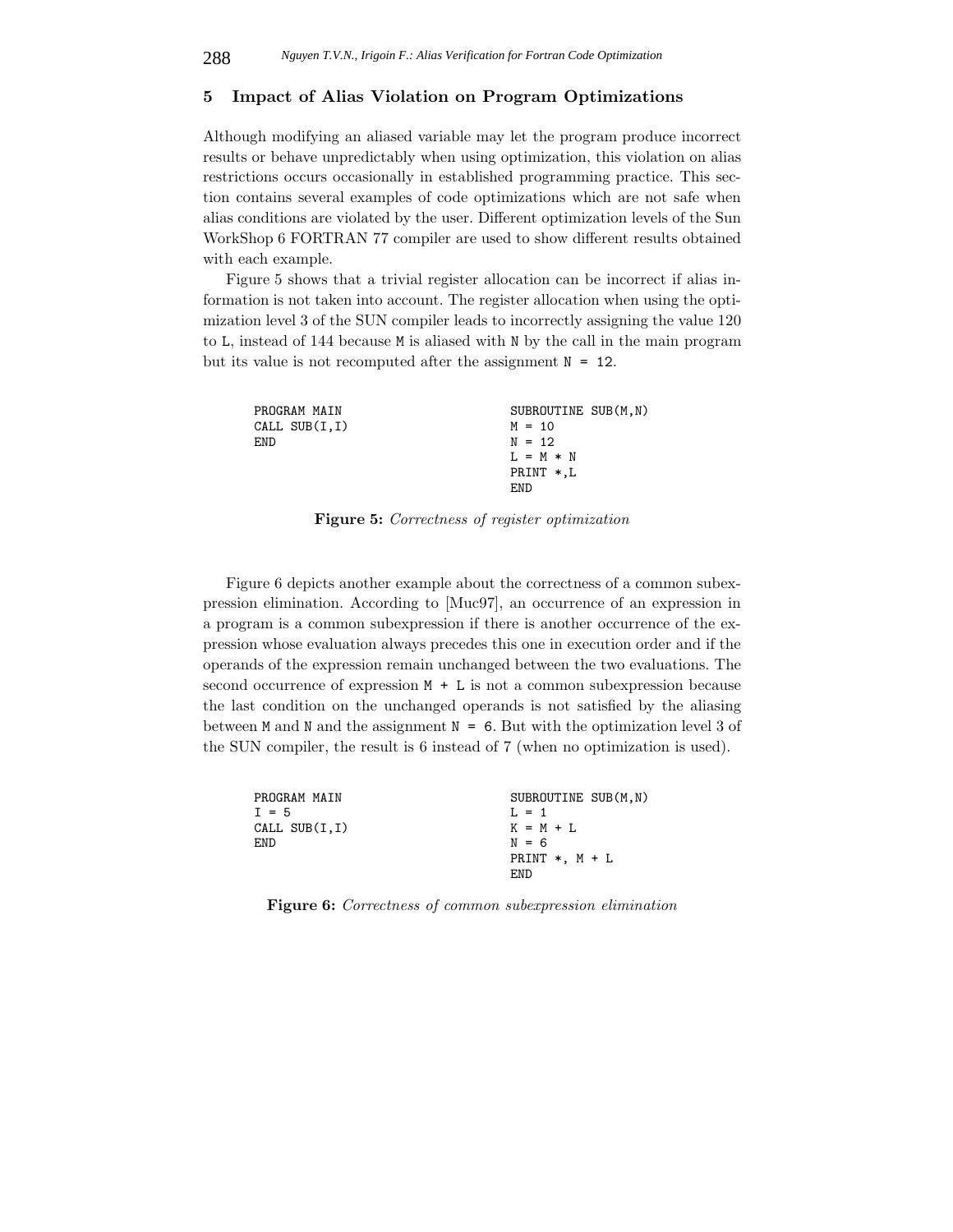The invariant code motion in Figure 7 for the assignment  $M = 2$  is not correct if the alias between M and N is not taken into account. That is why with the optimization level 3, the SUN compiler gives the result 6 instead of the expected output 3.

| PROGRAM MAIN<br>$I = 5$ | SUBROUTINE SUB(M, N)<br>$L = 1$ |
|-------------------------|---------------------------------|
| CALL $SUB(I, I)$        | DO WHILE (L.LE.N)               |
| <b>END</b>              | $M = 2$                         |
|                         | $L = L + 1$                     |
|                         | <b>ENDDO</b>                    |
|                         | PRINT *, L                      |
|                         | F.ND                            |

**Figure 7:** *Correctness of invariant code motion*

Figure 8 shows the impact of aliasing on loop parallelization. If N is greater than 30, there are aliases between array elements  $X(I+30)$  and  $Y(I)$  because they point to the same actual array element A(I+30). The loop in module COPY can be unrolled as shown in Figure 9, as well as the corresponding computation on array A. So if this loop is executed in parallel, the result would be different than if it is executed sequentially, i.e the value of Y(31) is 31 instead of 1.

| PROGRAM MAIN             | SUBROUTINE COPY(X, Y, N) |
|--------------------------|--------------------------|
| REAL A(100)              | REAL $X(N)$ , $Y(N)$     |
| $DO I = 1,100$           | $DO I = 1,N$             |
| $A(I) = I$               | $Y(I) = X(I)$            |
| ENDDO                    | <b>ENDDO</b>             |
| READ *. N                | <b>END</b>               |
| CALL $COPY(A, A(31), N)$ |                          |
| PRINT *.A                |                          |
| END                      |                          |
|                          |                          |

**Figure 8:** *Correctness of loop parallelization*

| $Y(1) = X(1)$   | $A(31) = A(1) = 1$     |
|-----------------|------------------------|
| $\cdots$        | $\cdots$               |
| $Y(I) = X(I)$   | $A(30 + I) = A(I) = I$ |
| $\cdots$        | $\cdots$               |
| $Y(31) = X(31)$ | $A(61) = A(31) = 1$    |
| .               | $\cdots$               |

**Figure 9:** *Loop unrolling from Figure 8*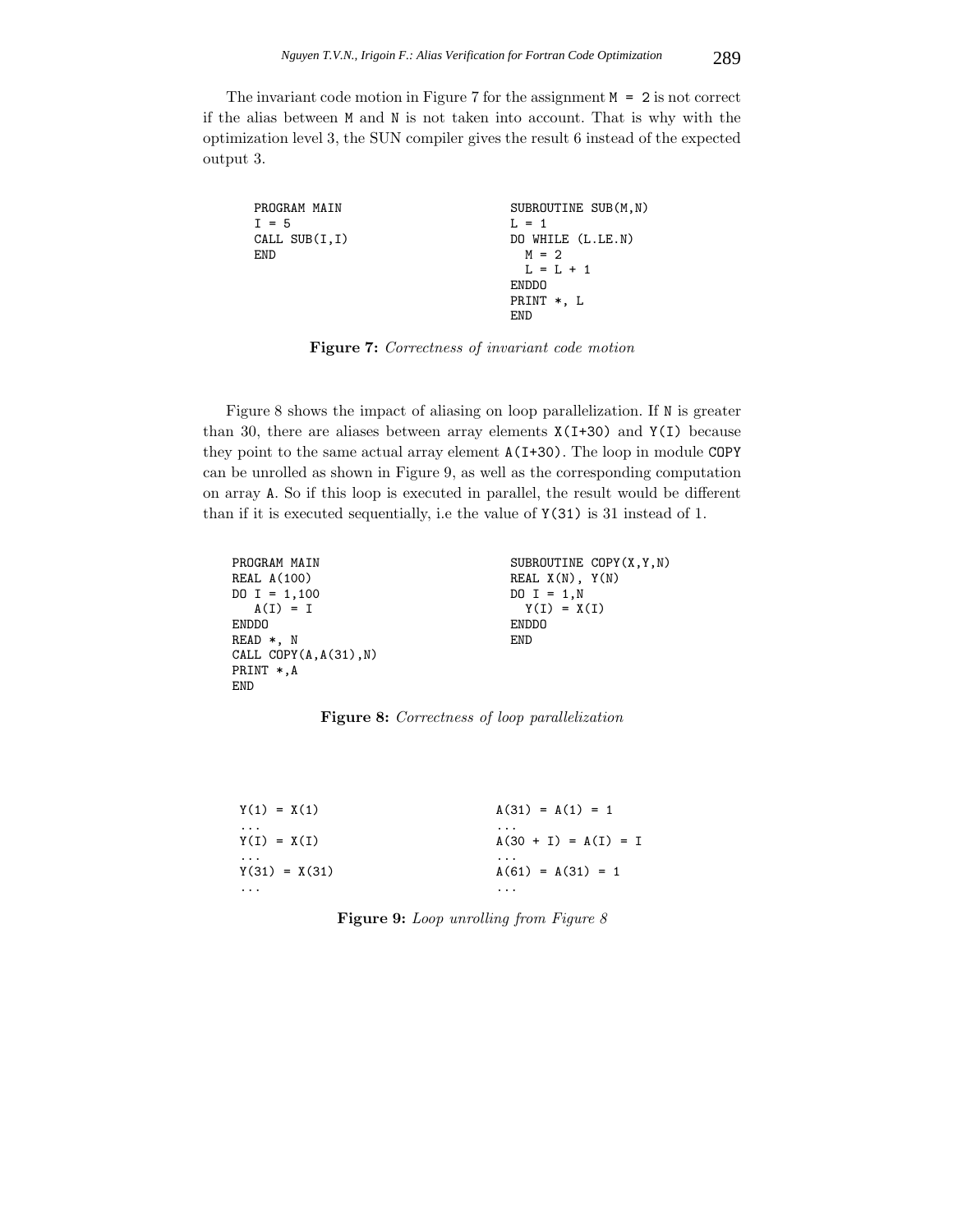All the above examples show that alias analysis is essential to perform most optimization correctly or to warn the programmer. The aliases between variables create more dependences between program statements. As explained in [AK02], a transformation preserves the semantics of the program if the control and data dependences are respected. Any ordering-based optimization that does not change the dependences of a program is guaranteed not to change the results of the program.

So the effect of new dependence arcs created by standard violation aliases on the data dependence graph is important because it decides whether other program transformations on the procedure are safe or not. If these new data dependence arcs are redundant with existing paths in the data dependence graph, the aliases have no impact on ordering-based optimizations. Take as an example a piece of code from the benchmark *hydro2d* in the SPEC95 CFP benchmarks [DD98] where calls to subroutine FCT make two formal parameters UNEW and UTRA aliased and they are defined by the called module. As shown in Figure 10, the new data dependence arcs (dashed arcs) created by the alias between UNEW and UTRA are redundant with existing paths in the dependence graph. So we can prove that all ordering-based optimizations for FCT are safe.



**Figure 10:** *Dependence graph of a code fragment from hydro2d*

Actually, this phase has been implemented in PIPS for scalar variables and it treats arrays as atomic variables. When aliases create more dependence arcs, the analysis is able to tell if these arcs modify the existing dependence graph,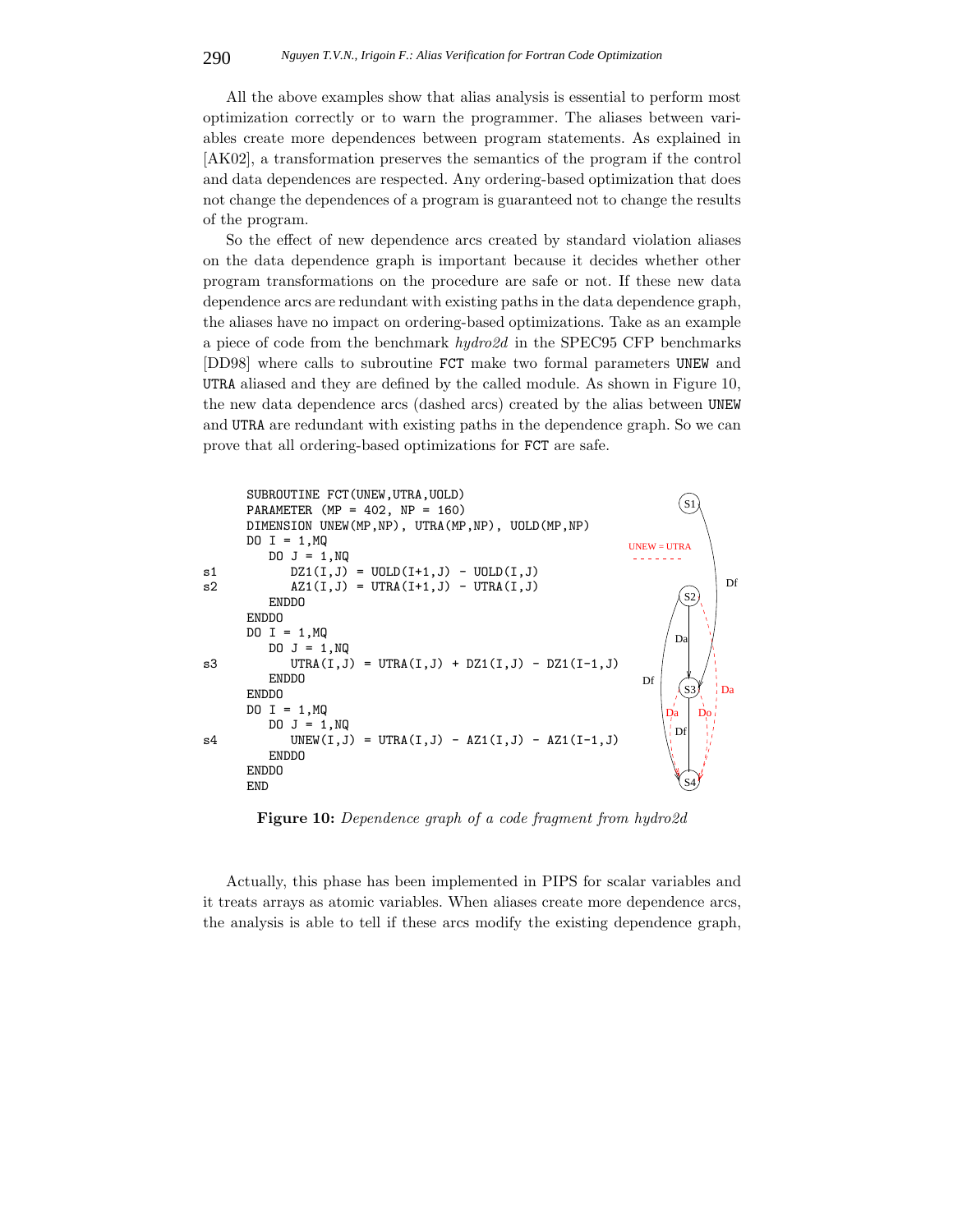so the aliases have impacts on optimization or not. The alias violation checking as well as the effect of array alias violation is studied with the SPEC95 CFP benchmarks, that is shown in the next section.

### **6 Experimental Results**

We use the SPEC95 CFP benchmarks that contain ten applications written in Fortran 77. They are scientific benchmarks with floating point arithmetic and many of them have been derived from publicly available application programs. We are not interested in *tomcatv* which is a single procedure program. For the other nine benchmarks, the number of modules in a program varies from 6 to 105; the number of procedure and function calls is in the range from 5 to 243. Table 1 summarizes relevant information for all benchmark in SPEC95 CFP.

| Program Line Mod Call Flag Test Check Mod Comp. Viol. AR DG |      |        |     |                |     |      |                  |     |                |        |        |
|-------------------------------------------------------------|------|--------|-----|----------------|-----|------|------------------|-----|----------------|--------|--------|
| tomcaty                                                     | 190  |        | O   | $\theta$       |     |      | U                | 0s  | No             |        |        |
| swim                                                        | 429  | 6      | 5   | $\theta$       |     |      |                  | 1s  | No             |        |        |
| su2cor                                                      | 2332 | $35\,$ | 166 | $\theta$       |     |      | $\left( \right)$ | 14s | N <sub>o</sub> |        |        |
| hydro2d                                                     | 4292 | 42     | 98  | 8              | 12  |      | $\mathcal{D}$    | 9s  | Yes            |        | $\ast$ |
| mgrid                                                       | 484  | 12     | 23  | $\overline{0}$ |     | 10   | 3                | 1s  | Yes            |        | $\ast$ |
| apply                                                       | 3868 | 16     | 27  | 6              | 6   |      | $\overline{2}$   | 8s  | Yes            |        | $\ast$ |
| turb3d                                                      | 2101 | 23     | 111 | 60             | 156 | 13   | 12               | 10s | Yes            |        | $\ast$ |
| apsi                                                        | 7361 | 96     | 190 | 23             | 194 | 2945 | 66               | 92s | Yes            | $\ast$ |        |
| fpppp                                                       | 2784 | 38     | 27  | $\overline{0}$ |     | 250  |                  | 30s | No             |        |        |
| wave5                                                       | 7764 | 105    | 243 | 36             | 334 | 495  | 24               | 98s | Yes            | $\ast$ |        |

Table 1: *SPEC95 CFP: numbers of lines, modules and calls; numbers of inserted flags, tests, checks, modules with possible aliases; compilation times; alias violation results: array resizing and dependence graph categories*

Some array declarations conflict with alias analysis. The *assumed-size array* declaration (Section 5.1.2 [ANS83]) with an asterisk as the last dimension and array declaration with a final dimension specified as 1 prevent us from knowing the storage sequence size of some arrays in the called modules. These kinds of declarations may cause spurious array bound violations, inhibit program analyses such as array bound checking, uninitialized variable analysis, program debugging, etc. Unlike other compilers that ignore these assumed-size arrays, we deal with this by applying *array resizing* [AN01] to five benchmarks: *applu, turb3d, apsi, fpppp* and *wave5*. Assumed-size declarations also occur in two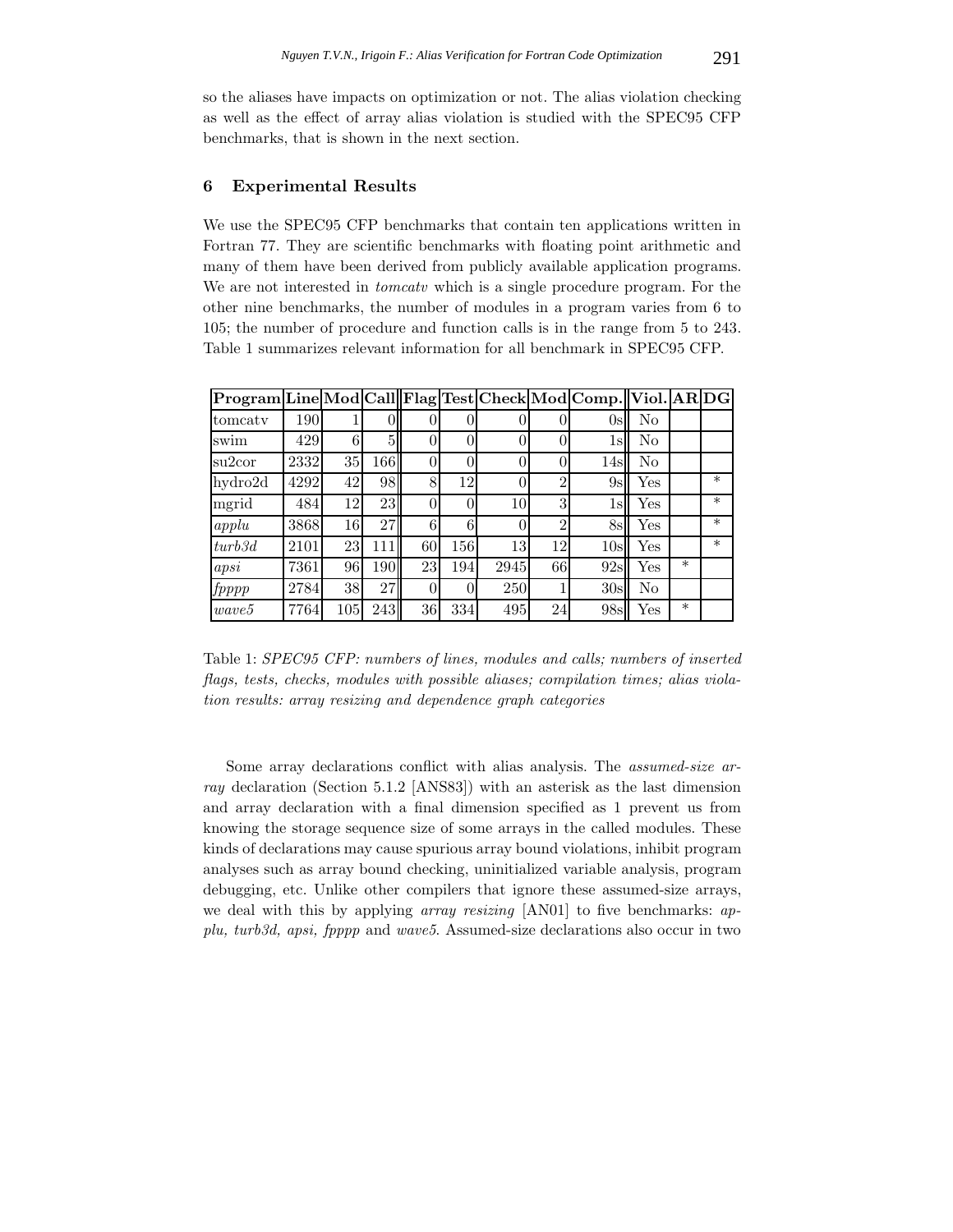other benchmarks, *su2cor* and *hydro2d*, but the corresponding arrays are not involved in aliases so array resizing is not needed for these benchmarks. The array resizing phase tries to compute automatically the proper upper bound for the assumed-size array declarations. It uses the relationship between actual and formal arguments from parameter-passing rules: the size of the formal argument array must not exceed the size of the actual argument array. New array declarations in the called procedure are computed with respect to the declarations in the calling procedures. Codes are instrumented to pass the array descriptors corresponding to each procedure call. All assumed-size arrays are resized.

The numbers of inserted flags, tests, direct alias checks, modules with possible aliases and the compilation times (in seconds) are also reported in Table 1. Compilation times for both alias propagation and verification phases are measured on an UltraSparc II 440MHz 256Mo RAM. Codes with generated checks are then compiled and executed using the standard input data for SPEC95 CFP benchmarks. Six out of ten benchmarks violate alias rules: *hydro2d, mgrid, applu, turb3d, apsi* and *wave5*. As *tomcatv* has only one routine, there are certainly no aliases for this benchmark. *swim* and *su2cor* are proved to be free of dummy aliased variables by our analysis. *fpppp* is instrumented with 250 checks, generating 2% execution slowdown and has no alias violations for its standard input files. Runtime slowdown cannot be measured for the other benchmarks because the execution is interrupted at the first violation.

Column 8 shows the number of modules where there may be aliases between its formal parameters and common variables. It is important to see that, in comparison to Column 3, this number only takes a small percentage. For example, only one called module in *fpppp* must be compiled with the dummy aliasing assumption to assert the presence of aliases. Meanwhile, the total number of called modules in this benchmark is 37. The no alias assumption can be safely applied to the remaining modules in the program; hence the execution performance is improved.

Two kinds of alias violations appear in the six benchmarks. The first category exists in *apsi* and *wave5*: assumed-size arrays are resized with new dimensions that are too large with respect to actual array accesses. Figure 11 gives an illustrating example.

PROGRAM ALIAS SUBROUTINE RUN(X,Y,Z,L) REAL WORK(1000) DIMENSION  $X(*)$ ,  $Y(*)$ ,  $Z(*)$ CALL RUN(WORK, WORK( $L+1$ ), WORK( $2*L+1$ ),  $L$ ) END END

**Figure 11:** Assumed-size array declaration example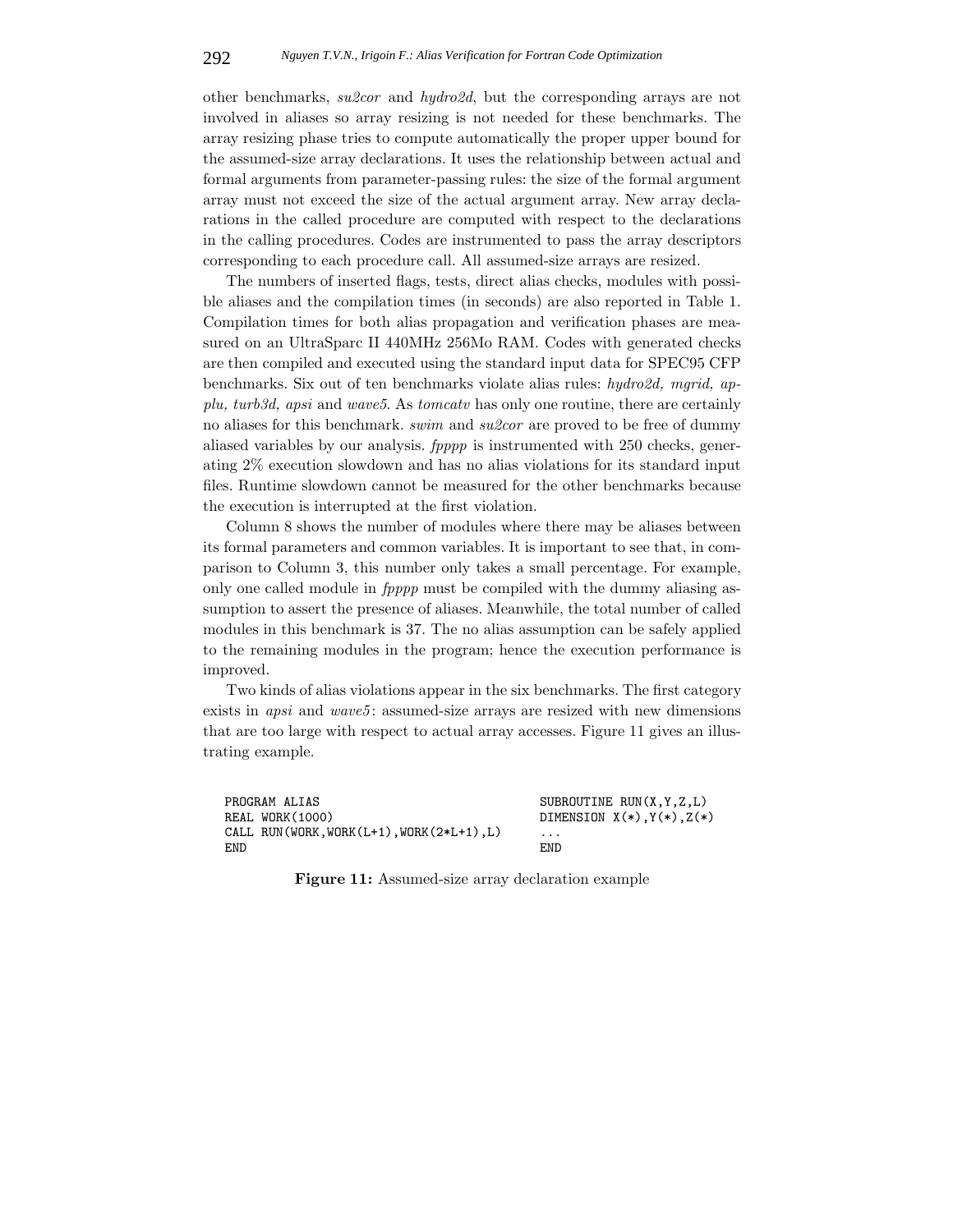Because Fortran uses the column-major scheme to store arrays, the address in memory of a given array reference is calculated from the base address of the array and the subscript value, which do not involve the last dimension. The upper bound can be left unspecified, and the compiler does not know the logical size of the formal array in the called routine. The physical size in the called routine is the size the array has in the caller. We only have to ensure that references to elements do not go past the end of the actual array. So with array resizing, we infer new declarations: DIMENSION X(1000),Y(1000-L),Z(1000-2\*L). These declarations are correct with respect to the standard but they may be too large for actual array accesses in the called routines. The intersection between the storage sequence of array X, computed from the array size, and the defined sequence of array Y or Z are not empty. So alias alarms are raised because the actual accesses of array X are not taken into account. To cope with this problem, we could use another approach for array resizing, based on array regions [AN01]. They give information about the set of array elements accessed during the code execution. In this case, array declarations are more precise and greatly reduce the number of alias violations. However, it is not always possible to compute the array region, due to non-linear expressions, indirection arrays, the lack of structure of programs, etc. A good programming practice is to pass disjoint array sections to the called routine, i.e DIMENSION  $X(L)$ ,  $Y(L)$ ,  $Z(L)$ . This motivates us to use the alias information to derive proper array declarations, a problem not only in Fortran but also in other programming languages such as C, MATLAB and APL [AN01].

The second category of alias violation includes real violations because two scalar variables or two array elements share the same memory location and one of them is written. This category includes *hydro2d*, *mgrid, applu* and *turb3d* benchmarks. However, after applying the phase of checking alias impact on dependence graph, the legal schedules in these programs are not changed by these aliases. Example on *hydro2d* in Section 5 illustrates this kind of violation. Aliases in *mgrid, applu* and *turb3d* are simpler than in *hydro2d* because one aliased variable is only defined once in the referenced procedure, and the other aliased variables are not used in this procedure.

To sum up, although the standard specification is violated by some programs, we did not find any aliasing problem in the SPEC95 CFP benchmarks. This is no surprise since these benchmarks are well-debugged. We applied the analysis to a large scale industrial application, about 100.000 lines of code, and found several potential bugs.

### **7 Conclusion**

Our alias analysis is flow- and context- sensitive and gives efficient and precise alias information. This information lets us avoid the worst-case assumption about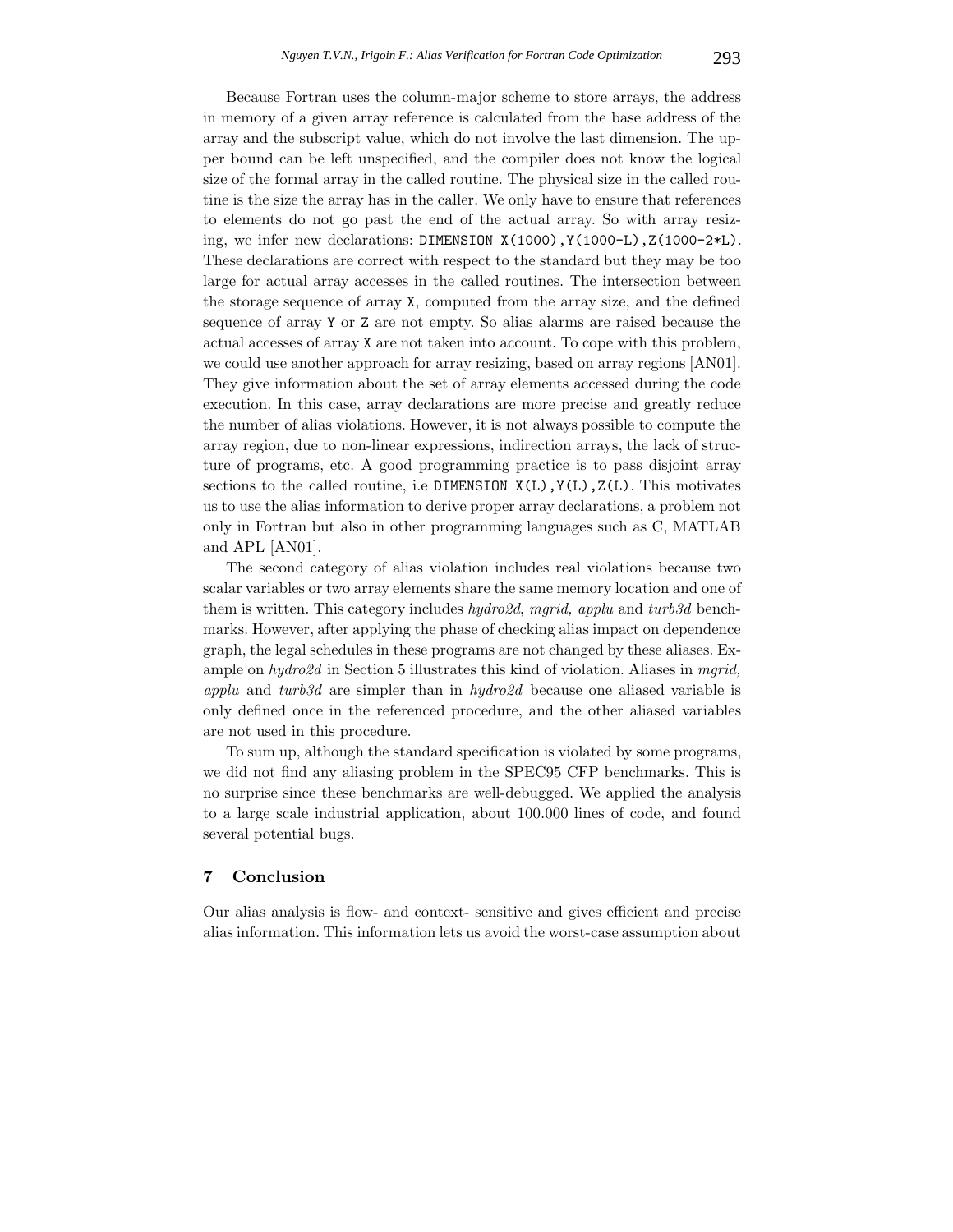aliases and perform program analyses under less restrict assumptions about the program quality. For example, without alias information, the used-before-set analysis can give false results because some variables may be initialized implicitly by aliasing. Other optimizations such as load and store reordering, partial redundancy elimination, constant propagation and copy propagation are hard or impossible to carry out because of aliasing. Our analysis can be applied to other programming languages with the call-by-reference mechanism.

We developed algorithms to check for violation of aliasing rules in Fortran, an option which is missing in most compilers. Violations are detected not only for scalar but also for array variables. This standard checking is useful to debug code, to help programmers to correct errors in order to gain performance by applying optimizations safely. Once alias checks are generated, the instrumented code respects the standard about aliasing. Other techniques such as code hoisting, partial redundancy elimination, induction variable optimization can be safely used to optimize the generated code. On the other hand, a program can be guaranteed to be free of dynamic alias errors by our static analysis.

An important issue is the impact of aliasing on the dependence graph and hence on code optimizations. New scheduling constraints cause real alarms for program transformations. The experimental results show that the SPEC95 CFP programs do not suffer from effective aliasing errors. They also show that accurate alias detection depends on array resizing and dependence graph analysis, and that alias analysis cannot be fully evaluated with standard benchmark. Experiments on less well debugged codes are necessary.

The result can be applied to Fortran 90. Useless array copies can be suspended and useful procedure cloning can be performed to improve the handling of array sections if the alias information is available.

Another important perspective is that the alias information itself can be used to resize array, also an array declaration problem in other programming language such as C, MATLAB and APL. The PIPS software and our alias checking implementations are available on http://www.cri.ensmp.fr/pips.

### **References**

- [ABC<sup>+</sup>88] Frances Allen, Michael Burke, Philippe Charles, Ron Cytron, and Jeane Ferrante. An overview of the PTRAN analysis system for multiprocessing. *Journal of Parallel and Distributed Computing*, 5:617–640, 1988.
- [AK02] Randy Allen and Ken Kennedy. *Optimizing Compilers for Modern Architectures*. Morgan Kaufmann Publishers, San Francisco, 2002.
- [AN01] Corinne Ancourt and Thi Viet Nga Nguyen. Array resizing for code debugging, maintenance and reuse. In *ACM SIGPLAN-SIGSOFT Workshop on Program Analysis for Software Tools and Engineering*, pages 32–37, June 2001.
- [And94] Lars Ole Andersen. *Program Analysis and Specialization for the C Programming Language*. PhD thesis, DIKU, University of Copenhagen, Denmark, May 1994.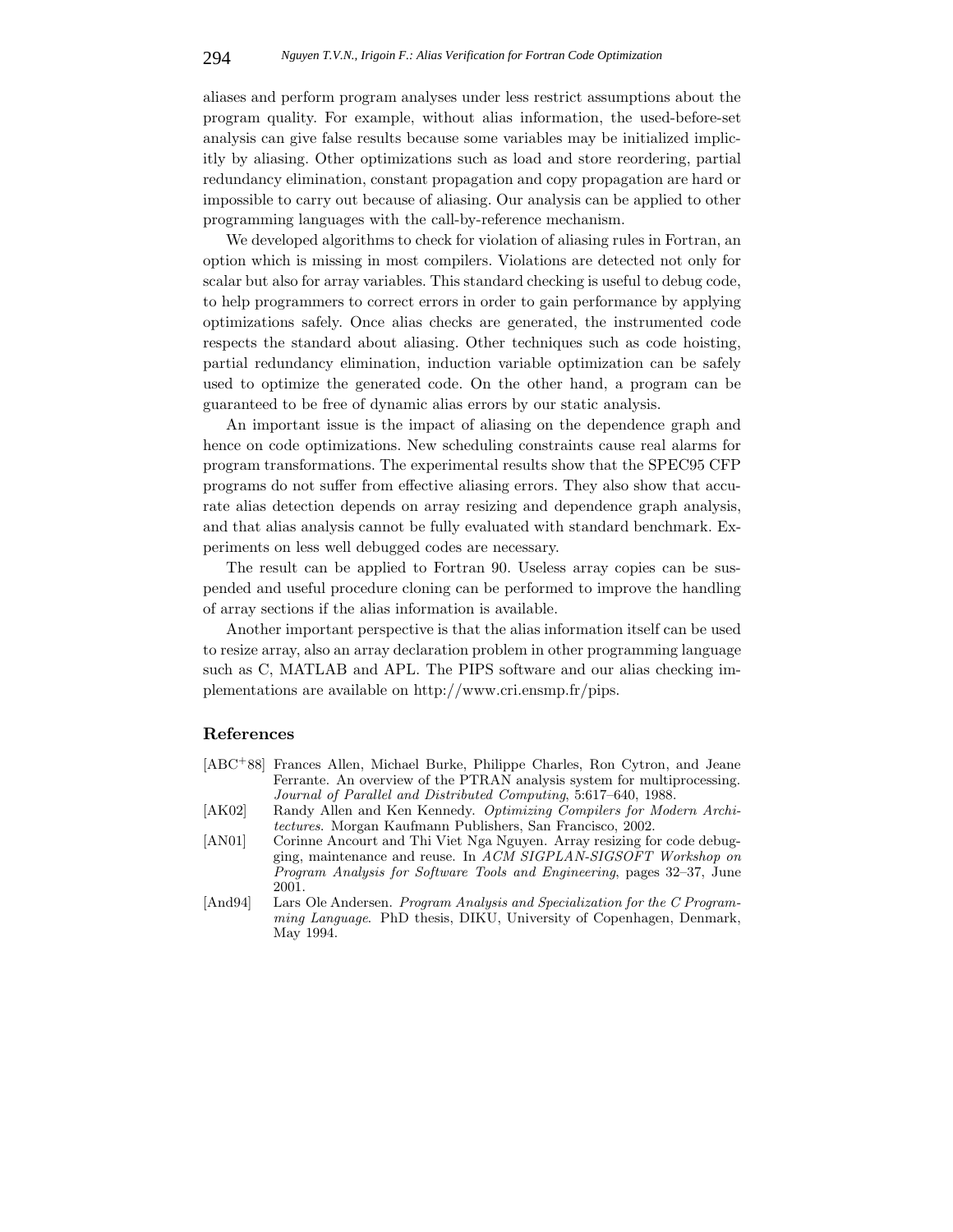- [ANS83] ANSI. *Programming Language FORTRAN, ANSI X3.9-1978, ISO 1539- 1980*. American National Standard Institute, New York, 1983.
- [App01] John Appleyard. Comparing Fortran compilers. *ACM SIGPLAN Fortran Forum*, 20(1):6–10, 2001.
- [Ban79] John P. Banning. An efficient way to find the side effects of procedure calls and the aliases of variables. In *ACM Symposium on Principles of Programming Languages*, pages 29–41, January 1979.
- [Bar77] Jeffrey M. Barth. An interprocedural data flow analysis algorithm. In *ACM Symposium on Principles of Programming Languages*, pages 119–131, January 1977.
- [BCCH95] Michael Burke, Paul Carini, Jong-Deok Choi, and Michael Hind. Flowinsensitive interprocedural alias analysis in the presence of pointers. In *International Workshop on Languages and Compilers for Parallel Computing*, volume 892 of *Lecture Notes in Computer Science*. Springer-Verlag, 1995.
- [CBC93] Jong-Deok Choi, Michael Burke, and Paul Carini. Efficient flow-sensitive interprocedural computation of pointer induced aliases and side effects. In *ACM Symposium on Principles of Programming Languages*, pages 232–245, January 1993.
- [CK88] David Callahan and Ken Kennedy. Analysis of interprocedural side effects in a parallel programming environment. *Journal of Parallel and Distributed Computing*, 5:517–550, 1988.
- [CK89] Keith D. Cooper and Ken Kennedy. Fast interprocedural alias analysis. In *ACM Symposium on Principles of Programming Languages*, pages 49–59, January 1989.
- [Coo84] Keith D. Cooper. Analyzing aliases of reference formal parameter. In *ACM Symposium on Principles of Programming Languages*, pages 281–290, January 1984.
- [Cou86] Deborah S. Coutant. Retargetable high level alias analysis. In *ACM Symposium on Principles of Programming Languages*, pages 110–118, January 1986.
- [CRL01] Ramkrishna Chatterjee, Barbara G. Ryder, and William A. Landi. Complexity of points-to analysis of Java in the presence of exceptions. *IEEE Transactions on Software Engineering*, 27(6):481–512, June 2001.
- [DD98] Jozo J. Dujmovic and Ivo Dujmovic. Evolution and evaluation of SPEC benchmarks. *ACM SIGMETRICS*, 26(3):2–9, 1998.
- [Deu94] Alain Deutsch. Interprocedural may-alias analysis for pointers: beyond *k*limiting. *ACM SIGPLAN Notices*, 29(6):230–241, 1994.
- [DLFR01] Manuvir Das, Ben Liblit, Manuel Fahndrich, and Jakob Rehof. Estimating the impact of scalable pointer analysis on optimization. In *Static Analysis*, volume 2126 of *Lecture Notes in Computer Science*, pages 260–278. Springer-Verlag, 2001.
- [GLS01] Rakesh Ghiya, Daniel Lavery, and David Sehr. On the importance of pointsto analysis and other memory disambiguation methods for C programs. In *ACM SIGPLAN Conference on Programming Language Design and Implementation*, pages 47–58, June 2001.
- [GP01] Wolfgang Gellerich and Erhard Plodereder. Parameter-induced aliasing in Ada. In *Ada-Europe*, volume 2043 of *Lecture Notes in Computer Science*, pages 88–99. Springer-Verlag, 2001.
- [HBCC99] Michael Hind, Michael Burke, Paul Carini, and Jong-Deok Choi. Interprocedural pointer alias analysis. *ACM Transactions on Programming Languages and Systems*, 21(4):848–894, 1999.
- [HBCM92] Michael Hind, Michael Burke, Paul Carini, and Sam Midkiff. Interprocedural array analysis: How much precision do we need? In *Workshop on Compilers for Parallel Computers*, pages 48–64, June 1992.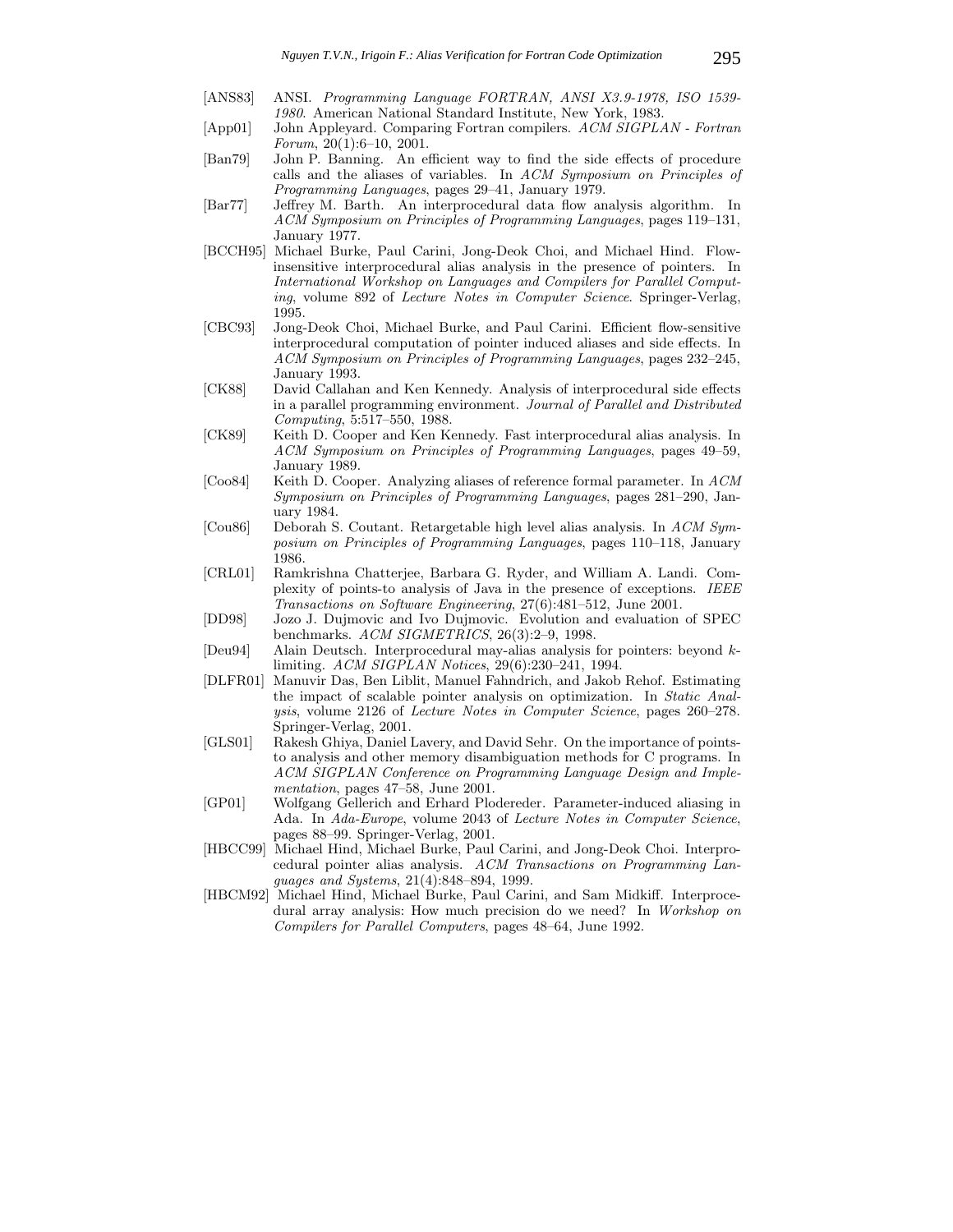- [HBCM94] Michael Hind, Michael Burke, Paul Carini, and Sam Midkiff. An empirical study of precise interprocedural array analysis. *Scientific Programming*, 3(3):255–271, 1994.
- [Hin01] Michael Hind. Pointer analysis: haven't we solved this problem yet ? In *ACM SIGPLAN-SIGSOFT Workshop on Program Analysis for Software Tools and Engineering*, pages 54–61, June 2001.
- [HP01] Michael Hind and Anthony Pioli. Evaluating the effectiveness of pointer alias analyses. *Science of Computer Programming*, 39:31–55, 2001.
- [HT01a] Nevin Heintze and Olivier Tardieu. Demand-driven pointer analysis. In *ACM SIGPLAN Conference on Programming Language Design and Implementation*, pages 24–34, June 2001.
- [HT01b] Nevin Heintze and Olivier Tardieu. Ultra-fast aliasing analysis using CLA: A million lines of C code in a second. In *ACM SIGPLAN Conference on Programming Language Design and Implementation*, pages 254–263, June 2001.
- [IJT91] François Irigoin, Pierre Jouvelot, and Rémi Triolet. Semantical interprocedural parallelization: an overview of the PIPS project. In *International Conference on Supercomputing*, pages 144–151, June 1991.
- [Iri93] Francois Irigoin. Interprocedural analyses for programming environments. In *Environments and Tools for Parallel Scientific Computing*, pages 333– 350. Elsevier, 1993.
- [KAC<sup>+</sup>96] Ronan Keryell, Corinne Ancourt, Fabien Coelho, Béatrice Creusillet, François Irigoin, and Pierre Jouvelot. PIPS: A workbench for building interprocedural parallelizers, compilers and optimizers. In *European Parallel Tool Meeting*, October 1996.
- [LH01] Donglin Liang and Mary Jean Harrold. Efficient computation of parameterized pointer information for interprocedural analyses. In *Static Analysis*, volume 2126 of *Lecture Notes in Computer Science*, pages 279–298. Springer-Verlag, 2001.
- [LPH01] Donglin Liang, Maikel Pennings, and Mary Jean Harrold. Extending and evaluating flow-insensitive and context-insensitive points-to analyses for Java. In *ACM SIGPLAN-SIGSOFT Workshop on Program Analysis for Software Tools and Engineering*, pages 73–79, June 2001.
- [LR92] William Landi and Barbara G. Ryder. A safe approximate algorithm for interprocedural pointer aliasing. *ACM SIGPLAN Notices*, 27(7):235–248, 1992.
- [MDCE01] Markus Mock, Manuvir Das, Craig Chambers, and Susan J. Eggers. Dynamic points-to sets: a comparison with static analyses and potential applications in program understanding and optimization. In *ACM SIGPLAN-SIGSOFT Workshop on Program Analysis for Software Tools and Engineering*, pages 66–72, June 2001.
- [Muc97] Steven S. Muchnick. *Advanced Compiler Design and Implementation*. Morgan Kaufmann Publishers, San Francisco, 1997.
- [MW93] Herbert G. Mayer and Michael Wolfe. Interprocedural alias analysis: implementation and empirical results. *Software - Practice and Experience*, 23(11):1201–1233, November 1993.
- [RHS95] Thomas Reps, Susan Horwitz, and Mooly Sagiv. Precise interprocedural dataflow analysis via graph reachability. In *ACM Symposium on Principles of Programming Languages*, pages 49–61, January 1995.
- [RLS<sup>+</sup>01] Barbara G. Ryder, William A. Landi, Philip A. Stocks, Sean Zhang, and Rita Altucher. A schema for interprocedural modification side-effect analysis with pointer aliasing. *ACM Transactions on Programming Languages and Systems*, 23(2):105–186, 2001.
- [Ruf95] Erik Ruf. Context-insensitive alias analysis reconsidered. *ACM SIGPLAN Notices*, 30(6):13–22, June 1995.